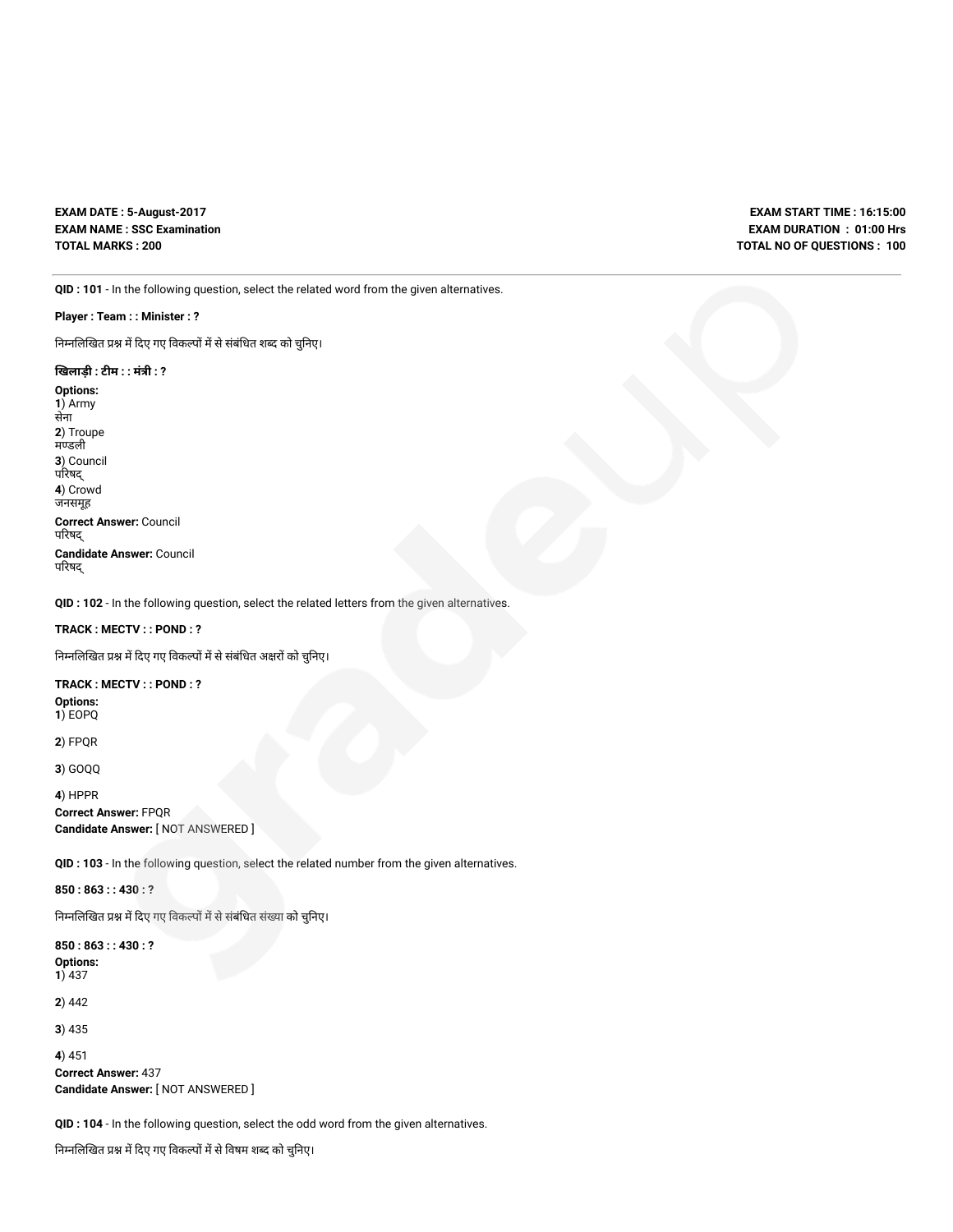**Options: 1**) Cotton कपास **2**) Mustard सरस **3**) Peas मटर **4**) Sesame तिल **Correct Answer:** Cotton कपास **Candidate Answer:** Cotton कपास

**QID : 105** - In the following question, select the odd letters from the given alternatives.

निम्नलिखित प्रश्न में दिए गए विकल्पों में से विषम अक्षरों को चुनिए।

**Options: 1**) CXA

**2**) MNQ

**3**) PKN

**4**) HSU **Correct Answer:** HSU **Candidate Answer:** [ NOT ANSWERED ]

**QID : 106** - In the following question, select the odd number pair from the given alternatives.

निम्नलिखित प्रश्न में दिए गए विकल्पों में से विषम संख्या युग्म को चुनिए।

**Options: 1**)  $64 - 576$ 

**2**) 17 – 343

**3**) 27 – 196

**4**) 32 – 36

**Correct Answer:** 17 – 343 **Candidate Answer:** [ NOT ANSWERED ]

**QID : 107** - Arrange the given words in the sequence in which they occur in the dictionary.

**1. Yangtze**

**2. Yakking**

**3. Yakuzas 4. Yobbery**

**5. Yobbish**

निम्नलिखित शब्दों को शब्दकोश में आने वाले क्रम के अनुसार लिखें।

**1. Yangtze**

**2. Yakking**

**3. Yakuzas 4. Yobbery**

**5. Yobbish**

**Options:**

**1**) 24531

**2**) 23145

**3**) 54231

**4**) 54321 **Correct Answer:** 23145 **Candidate Answer:** 23145

**QID : 108** - A series is given with one term missing. Select the correct alternative from the given ones that will complete the series.

**AK12, GV29, LF18, PO?**

एक अनुक्रम दिया गया है, जिसमें से एक पद लुप्त है। दिए गए विकल्पों में से वह सही विकल्प चुनिए, जो अनुक्रम को पूरा करे।

**AK12, GV29, LF18, PO?**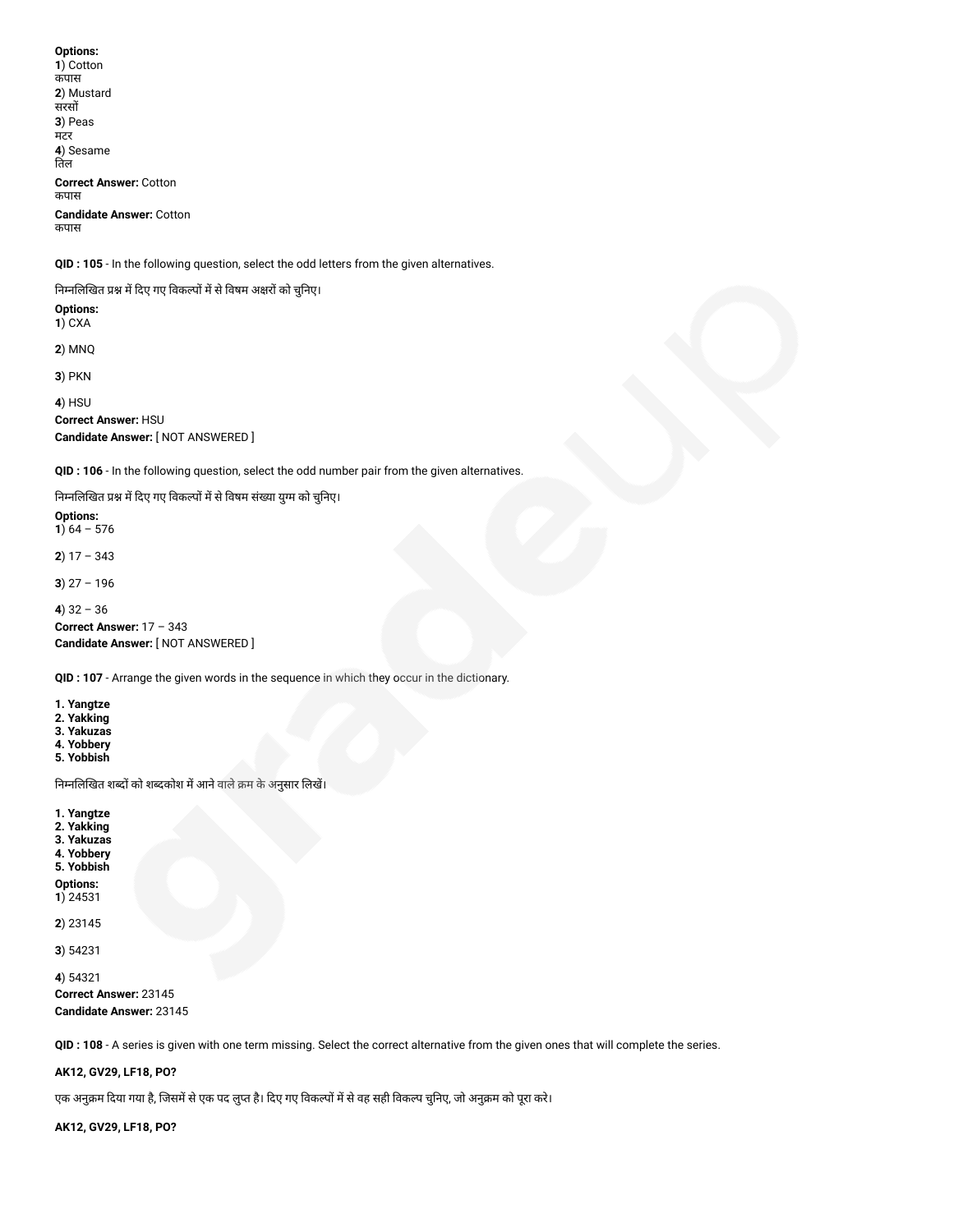**Options: 1**) 34

## **2**) 31

**3**) 42

**4**) 40

**Correct Answer:** 31 **Candidate Answer:** 31

**QID : 109** - In the following question, select the missing number from the given series.

## **21, 26, 33, 42, 53, ?**

निम्नलिखित प्रश्न में दिए गए विकल्पों में से लुप्त अंक ज्ञात कीजिए।

## **21, 26, 33, 42, 53, ?**

**Options:**

**1**) 56

**2**) 63

**3**) 66

**4**) 69

#### **Correct Answer:** 66 **Candidate Answer:** 66

**QID : 110** - Ratio of present ages of Pankaj and Punit is 5 : 6 and the sum of their ages is 33 years. What will be the difference (in years) of their ages?

पंकज तथा पुनीत की वर्तमान आयु का अनुपात 5 : 6 है तथा उनकी आयु का योग 33 वर्ष है। उनकी आयु में कितना अन्तर (वर्षों में) है?

### **Options: 1**) 2

**2**) 3

**3**) 4

**4**) 5

## **Correct Answer:** 3

**Candidate Answer:** 3

**QID : 111** - Kritika walks 40 metres towards south. Then turning to her right she rides 30 metres. Then, turning to her left, she rides 50 metres. Again, she turns to her left and rides 30 metres. How far (in metres) is she from her initial position?

कृतिका दक्षिण की ओर 40 मीटर चलती है। फिर वह अपने दायें ओर मुड़कर मुजर को आर मुड़कर मानि है। वह उन कर अपने बायें और मुड़कर 30 मीटर चलती है। वह अपने बायें ओर मुड़कर 30 मीटर चलती है। वह अपने आरंभिक स्थान से कितनी दूरी (मीटर में) पर है?

| <b>Options:</b> |  |
|-----------------|--|
| 1) 65           |  |

**2**) 70

**3**) 80

### **4**) 90

**Correct Answer:** 90 **Candidate Answer:** 90

**QID : 112** - In the following question, from the given alternative words, select the word which cannot be formed using the letters of the given word.

### **CONSOLIDATE**

दिए गए प्रश्न में, निम्नलिखित विकल्पों में से वह शब्द चुनिए जो दिए गए शब्द के अक्षरों का प्रयोग करके नहीं बनाया जा सकता है।

## **CONSOLIDATE**

**Options: 1**) CONSOLE **2**) ONSET **3**) SALTY **4**) SOLID **Correct Answer:** SALTY **Candidate Answer:** SALTY

**QID : 113** - In a certain code language, **"STUBBORN"** is written as **"VUTAAOSP"**. How is **"SHIPPING"** written in that code language?

एक वश कोड भाषा म, **"STUBBORN"** को **"VUTAAOSP"** लखा जाता है। इस कोड भाषा म**"SHIPPING"** को कस कार लखा जाएगा?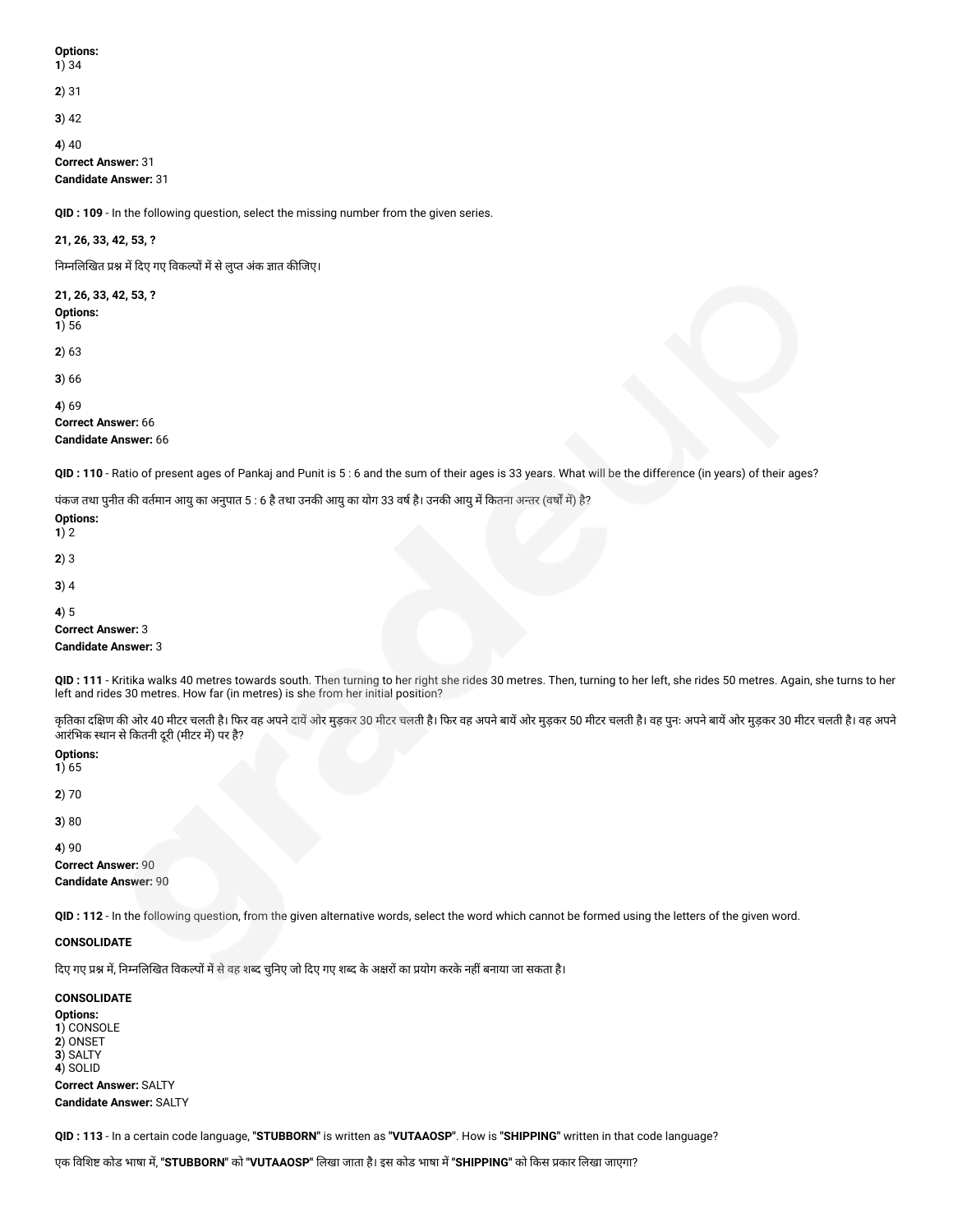#### **Options: 1**) TIJOOHPJ

**2**) QFOLLSLO

**3**) TIJNNOJH

**4**) JITOOHOJ **Correct Answer:** JITOOHOJ **Candidate Answer:** [ NOT ANSWERED ]

**QID : 114** - Correct the following equation by interchanging the two signs and two numbers.

## **7 x 6 + 5 – 4 = 33**

निम्नलिखित समीकरण में किन्ही दो प्रतीक चिन्हों व दो संख्याओं को परस्पर बदलकर सही कीजिए।

### **7 x 6 + 5 – 4 = 33**

```
Options:
```
**1**) –, x and 4, 5 –, x तथा 4, 5 **2**) x, + and 4, 5 x, + तथा 4, 5 **3**) +, – and 5, 6 +, – तथा 5, 6 **4**) x, – and 5, 6 x, – तथा 5, 6 **Correct Answer:** +, – and 5, 6 +, – तथा 5, 6 **Candidate Answer:** [ NOT ANSWERED ]

```
QID : 115 - If 3 @ 3 * 3 = 3 and 48 @ 4 * 3 = 36, then 91 @ 13 * 2 = ?
```
यदि 3 @ 3 \* 3 = 3 तथा 48 @ 4 \* 3 = 36 हैं, तो 91 @ 13 \* 2 = ? **Options: 1**) 4 **2**) 8 **3**) 10 **4**) 14 **Correct Answer:** 14 **Candidate Answer:** 14

**QID : 116** -

In the following question, select the number which can be placed at the sign of question mark (?) from the given alternatives.

तिम्ललिखित प्रश्न में दिए गए विकल्पों में से प्रश्न चिह्न

(?) के स्थान पर आने वाली संख्या को चुनिए।

|  | ٠ |
|--|---|
|  |   |
|  |   |

**Options: 1**) 11

**2**) 16

**3**) 21

**4**) 31 **Correct Answer:** 11

**Candidate Answer:** 11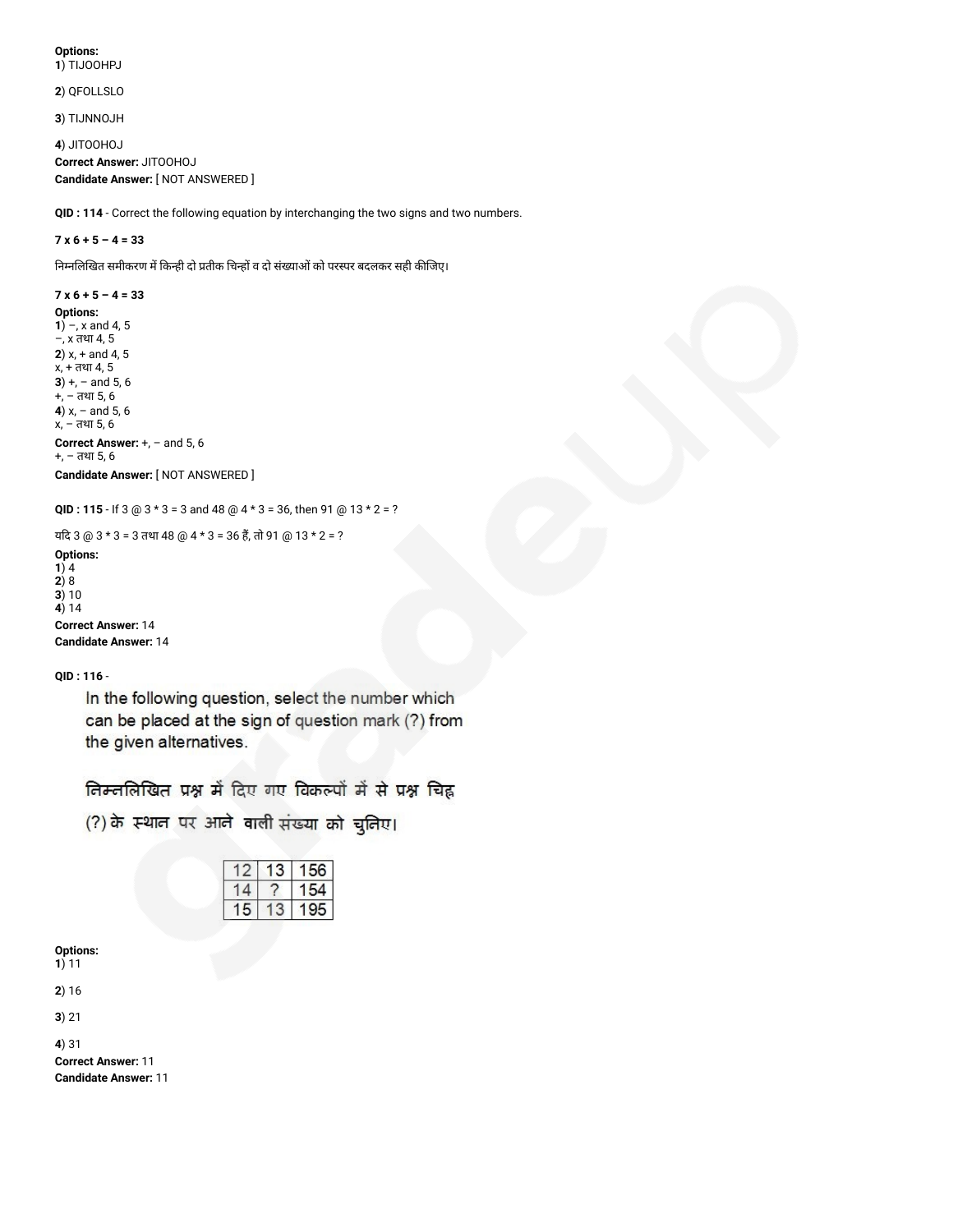How many triangles are there in the given figure?

# दी गई आकृति में कितने त्रिभूज हैं?



**Options:**

**1**) 11

**2**) 9

**3**) 10

**4**) 12 **Correct Answer:** 10

## **Candidate Answer:** 9

**QID : 118** - In the following question below are given some statements followed by some conclusions. Taking the given statements to be true even if they seem to be at variance from commonly known facts, read all the conclusions and then decide which of the given conclusion logically follows the given statements.

#### **Statements:**

I. No purse is cloth. II. All purses are leather.

#### **Conclusions:**

I. No leather is cloth.

II. Some leather are cloth.

III. Some leather are purses.

नीचे दिए गए प्रश्न में कुछ कथन और उनके बाद उन कथनों पर आधारित कुछ निष्कर्ष दिए गए हैं, हालांकि उनमें सामान्य ज्ञात तथ्यों से भिन्नता हो सकती है। सभी निष्कर्ष पढ़ें और फिर निर्धारित करें कि दिए गए कौन से निष्कर्ष, दिए गए कथनों के आधार पर युक्तिसंगत हैं।

#### **कथनः**

I. कोई पर्स कपड़ा नहीं है। II. सभी पर्स चमड़ा हैं।

### **नकषः**

I. कोई चमड़ा कपड़ा नही ह। II. कुछ चमड़ा कपड़ा है। III. कुछ चमड़ा पसहै।

#### **Options:**

**1**) Only conclusion (I) follows. केवल निष्कर्ष (l) सही है। **2**) Only conclusion (III) follows. केवल नकष (III) सही है। **3**) Only conclusion (I) and conclusion (II) follow. केवल निष्कर्ष (I) तथा निष्कर्ष (II) सही है। **4**) All conclusions follow. सभी निष्कर्ष सही है।

**Correct Answer:** Only conclusion (III) follows. केवल नकष (III) सही है।

**Candidate Answer:** Only conclusion (III) follows. केवल नकष (III) सही है।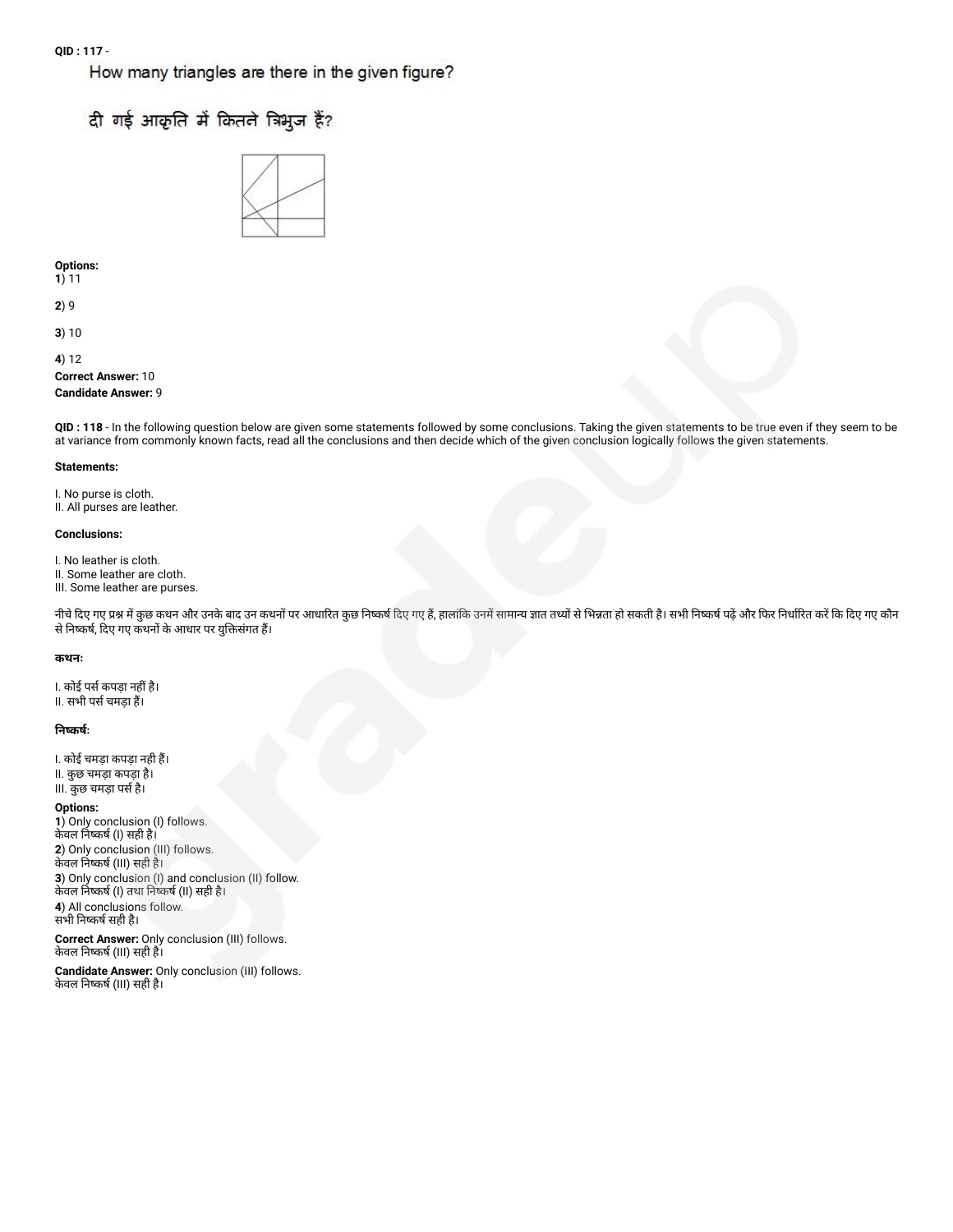Three positions of a cube are shown below. What will come opposite to face containing '1'?

तीचे एक घत की तीत अवस्थाएँ दर्शायी गयी है। अंक

'1' के विपरीत फलक पर कौन सा अंक आयेगा?



**Options: 1**) 2

**2**) 3

**3**) 4

**4**) 6

**Correct Answer:** 4

**Candidate Answer:** 4

**QID : 120** - Identify the diagram that best represents the relationship among the given classes.

## **Brother, Husband, Men**

वह आरेख चुनिए जो नीचे दिए गए वर्गों के बीच के संबंध का सही निरूपण करता है।

**भाई, पत, पुष Options:**









**Correct Answer:**

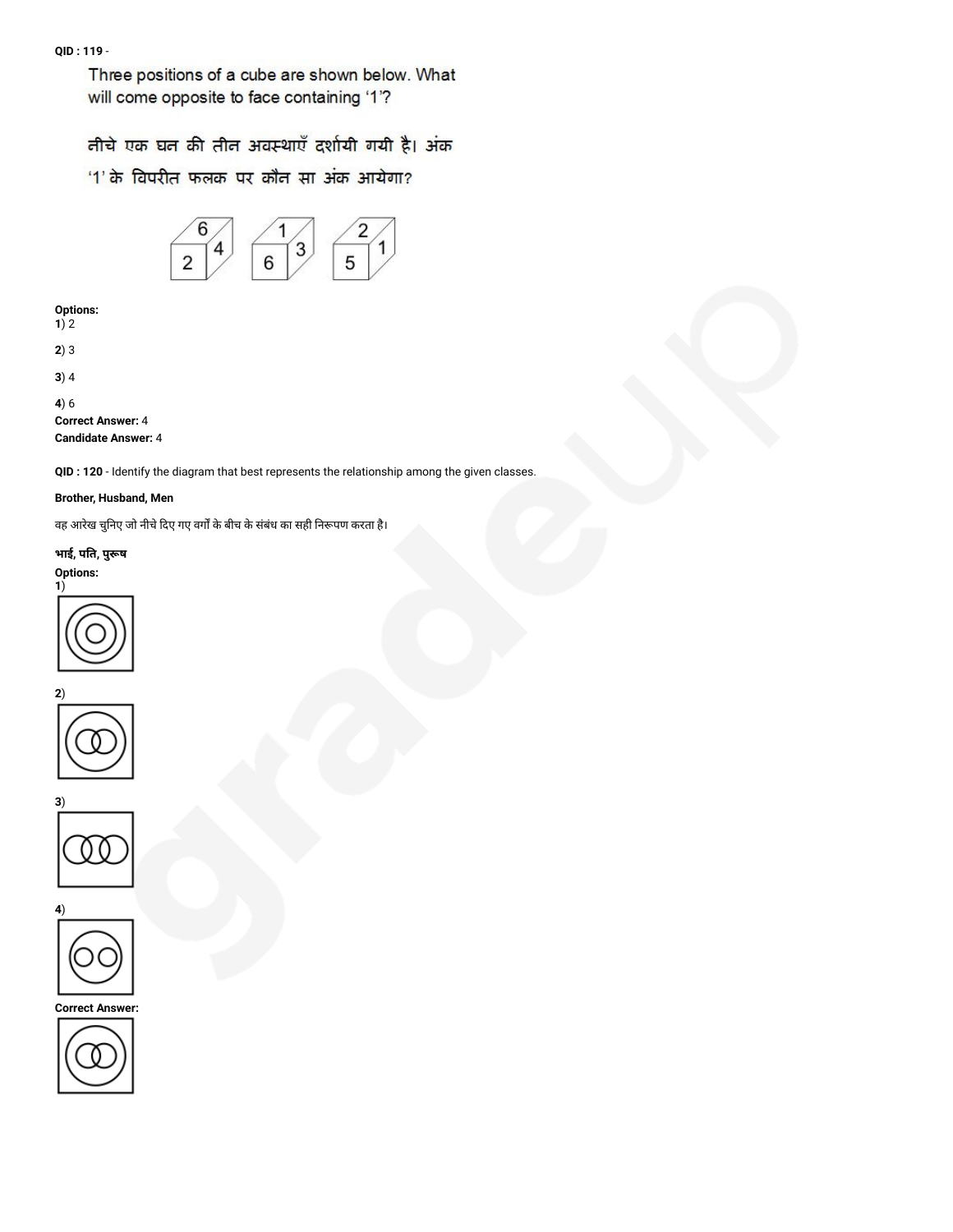**Candidate Answer:**



**QID : 121** -

Which answer figure will complete the pattern in the question figure?

कौन सी उत्तर आकृति प्रश्न आकृति के प्रतिरूप को पूरा करेगी?









**3**)

**4**) **Correct Answer:**

**Candidate Answer:**

**QID : 122** -

From the given answer figures, select the one in which the question figure is hidden/embedded.

दी गई उत्तर आकृतियों में से उस उत्तर आकृति को चुनिए

जिस में प्रश्न आकृति निहित है।

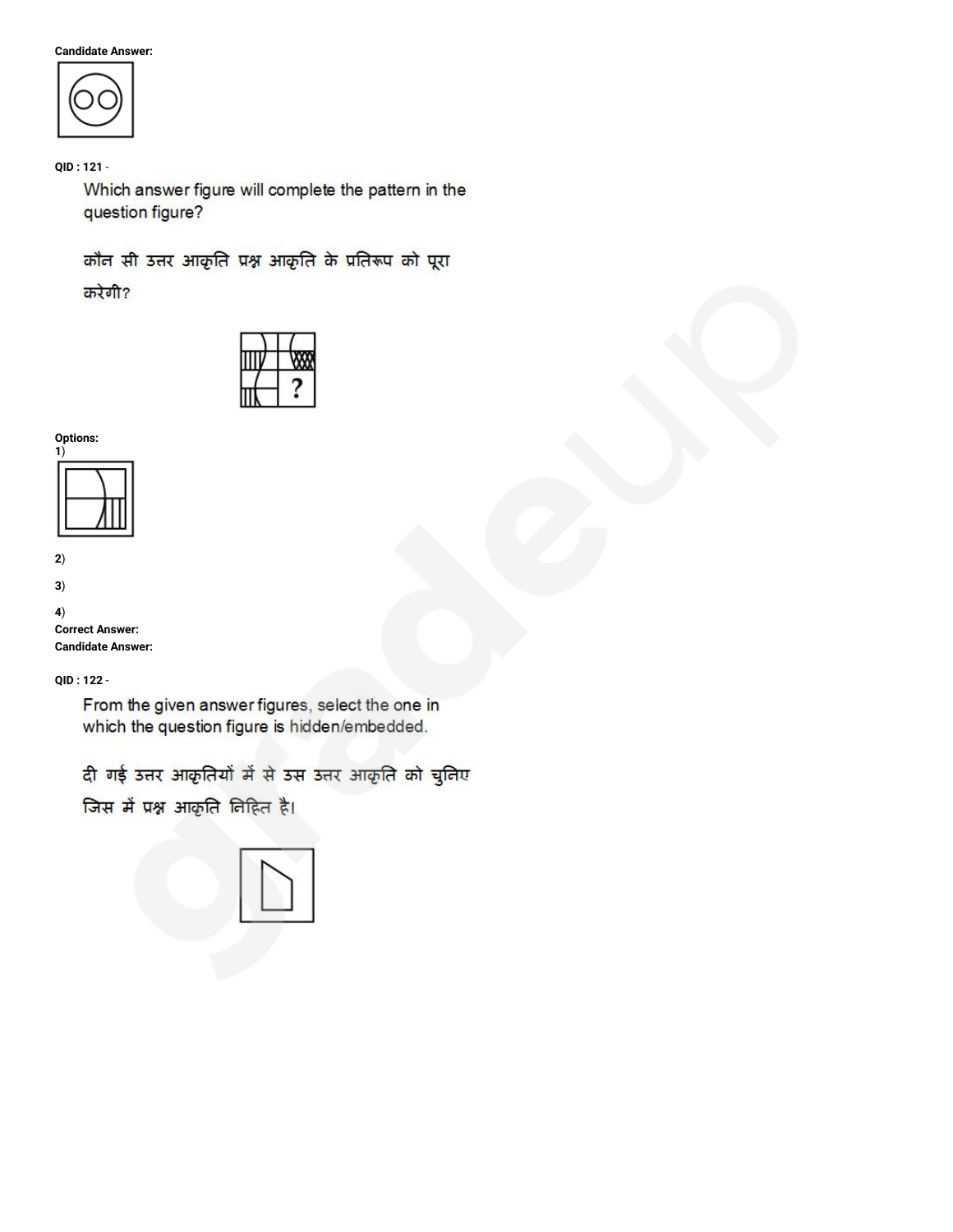**Options:**









**Correct Answer:**



**Candidate Answer:**



**QID : 123** -











**Correct Answer:**

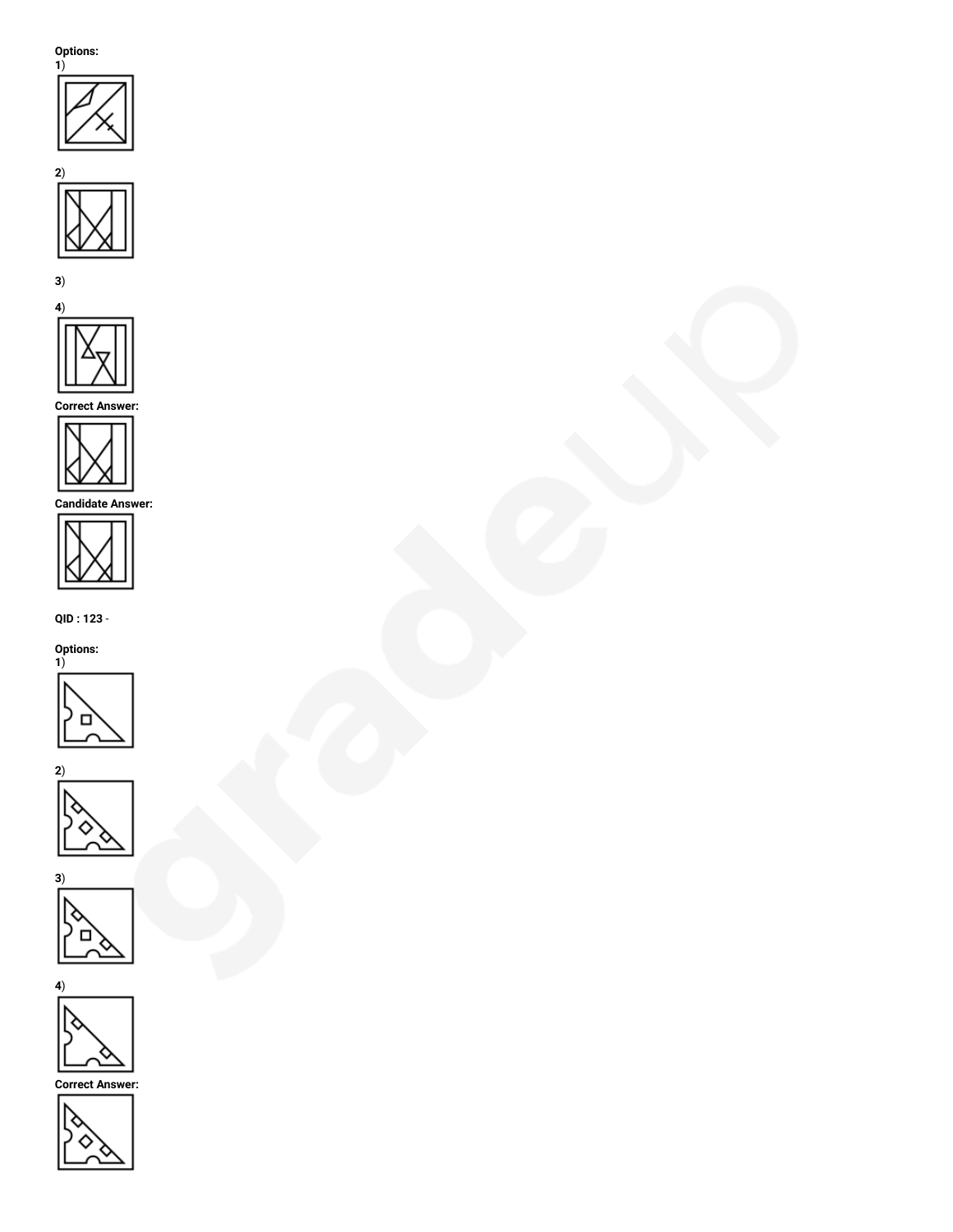**Candidate Answer:**



**QID : 124** -

If a mirror is placed on the line AB, then which of the answer figure is the right image of the given figure?

यदि एक दर्पण को AB रेखा पर रखा जाए, तो दी गई उत्तर आकृतियों में से कौन सी आकृति प्रश्न आकृति की सही प्रतिबिम्ब होगी?



**Options:**







**Correct Answer: Candidate Answer:**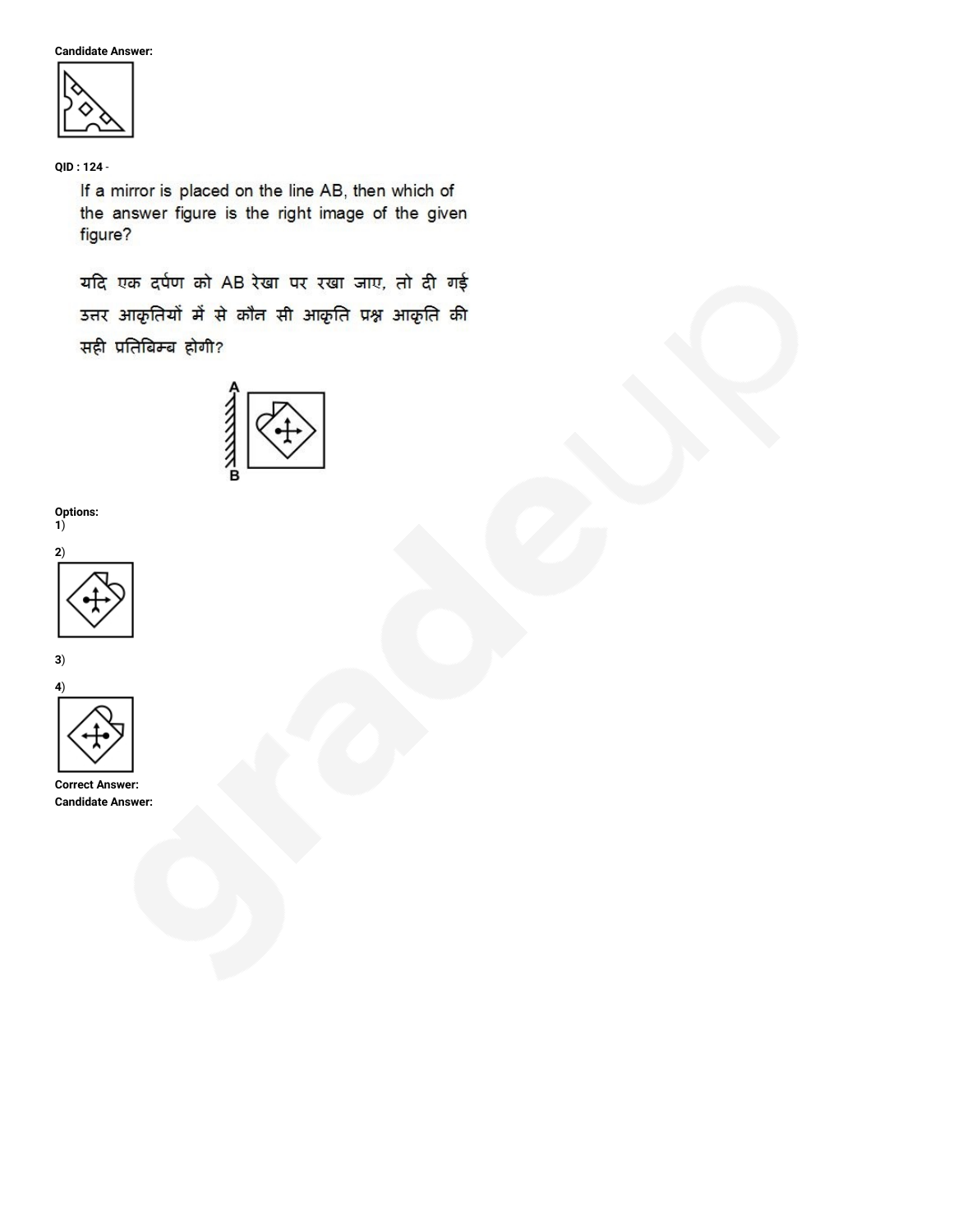#### **QID : 125** -

A word is represented by only one set of numbers as given in any one of the alternatives. The sets of numbers given in the alternatives are represented by two classes of alphabets as shown in the given two matrices. The columns and rows of Matrix-I are numbered from 0 to 4 and that of Matrix-II are numbered from 5 to 9. A letter from these matrices can be represented first by its row and next by its column, for example, 'D' can be represented by 68, 95, etc., and 'P' can be represented by 75, 97, etc. Similarly, you have to identify the set for the word "BAND".

एक शब्द केवल एक संख्या-समूह द्वारा दर्शाया गया है, जैसा कि विकल्पों में से किसी एक में दिया गया है। विकल्पों में दिए गए संख्या-समूह अक्षरों के दो वर्गों द्वारा दर्शाए गए हैं, जैसा कि नीचे दिए गए दो आव्यूहों में है। आव्यूहन के स्तम्भ और पंक्ति की संख्या 0 से 4 दी गई है, और आव्यूह़-II की 5 से 91 इन आव्यूहों से एक अक्षर को पहले उसकी पंक्ति और बाद में स्तम्भ संख्या द्वारा दर्शाया गया है। 3दाहरण के लिए 'D' को 68, 95, आदि द्वारा दर्शाया जा सकता है तथा 'P' को 75, 97, आदि द्वारा दर्शाया जा सकता है। इसी तरह से आपको प्रश्न में दिए गए शब्द "BAND" के लिए समूह को पहचानना है।

| Matrix-I<br>आव्यूह-। |   |   |   |   |   |   |          |   | Matrix-II |         |
|----------------------|---|---|---|---|---|---|----------|---|-----------|---------|
|                      |   |   |   |   |   |   |          |   | आव्यूह़-॥ |         |
|                      | O |   | 2 | 3 | 4 |   | 5        | 6 |           | 8       |
| 0                    | в | С |   | N | S | b |          | O |           | ₽       |
|                      |   | B | S | С | N | 6 |          | P | А         | D       |
| $\overline{2}$       | С | S |   | В | κ |   |          | ш | O         |         |
| 3                    |   |   | в | S | C | 8 | $\Omega$ |   | D         | Α       |
| 4                    | S |   | С | κ | B | 9 |          | Α | Ρ         | $\circ$ |

 $\overline{9}$ 

D

 $\circ$ A

 $\overline{P}$ 

#### **Options:**

**1**) 23, 76, 22, 77

**2**) 11, 67, 40, 95

**3**) 00, 55, 03, 59

**4**) 44, 89, 30, 87 **Correct Answer:** 00, 55, 03, 59

**Candidate Answer:** 00, 55, 03, 59

**QID : 126** - In which of the following case, law of demand fails?

निम्नलिखित में से किस परिस्थिति में, माँग का नियम असफल हो जाता है?

**Options:**

**1**) Giffen goods निम्नस्तरीय वस्तुएँ **2**) Normal goods सामाय वतुएँ **3**) Inferior goods गौण वतुएँ **4**) Both Giffen and Inferior goods निम्नस्तरीय वस्तुएँ तथा गौण वस्तुएँ दोनों

**Correct Answer:** Giffen goods निम्नस्तरीय वस्तुएँ

**Candidate Answer:** [ NOT ANSWERED ]

#### **QID : 127** -

**Options: 1**) 1-b, 2-c, 3-a **2**) 1-c, 2-a, 3-b

**3**) 1-a, 2-b, 3-c **4**) 1-b, 2-a, 3-c **Correct Answer:** 1-b, 2-c, 3-a **Candidate Answer:** 1-c, 2-a, 3-b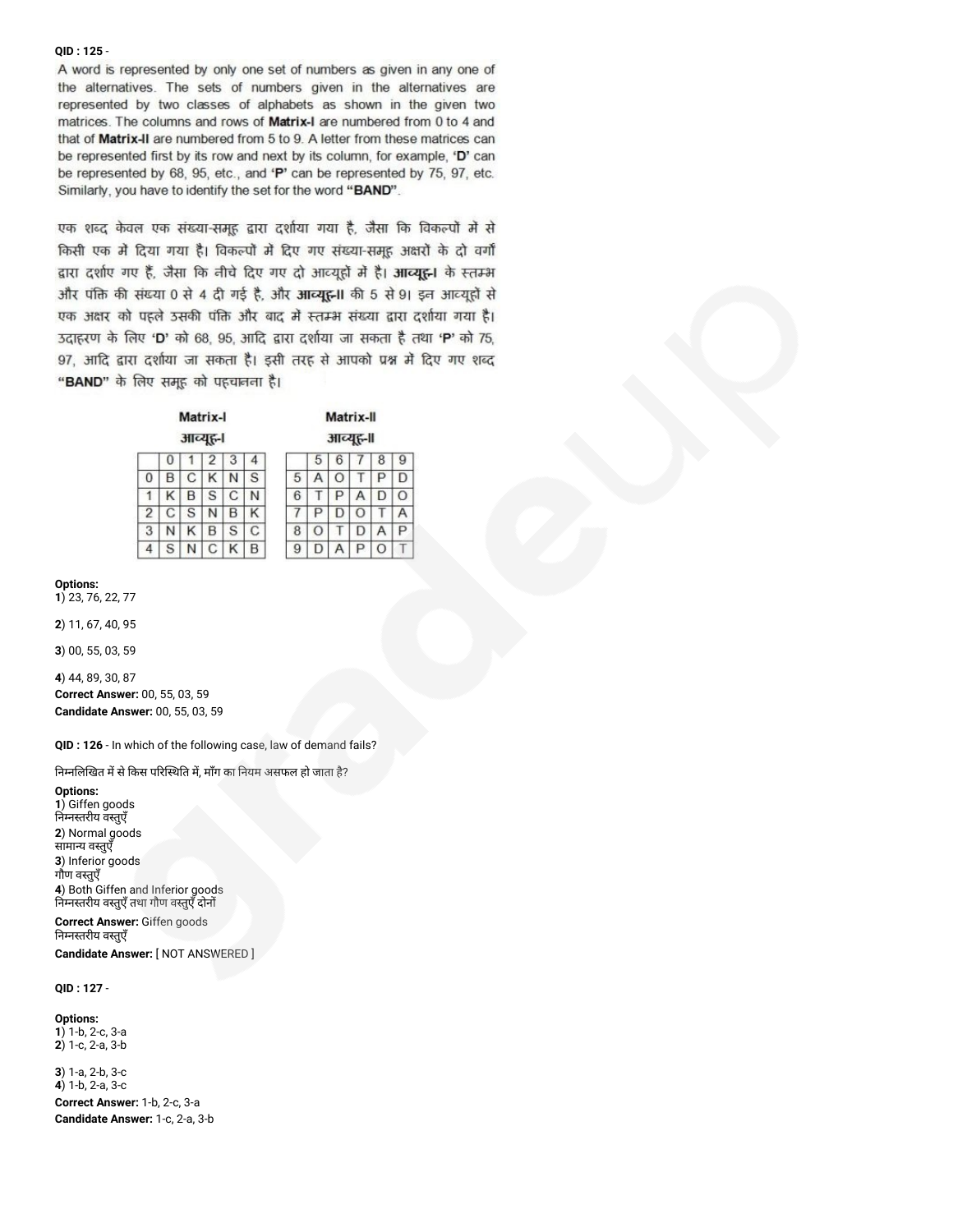**QID : 128** - How many fundamental Rights are mentioned in Indian constitution?

भारतीय संविधान में कितने मौलिक अधिकार उल्लेखित हैं?

**Options: 1**) Five पाँच **2**) Five पाँच छह **3**) Seven सात **4**) Eight आठ **Correct Answer:** Five पाँच छह **Candidate Answer:** [ NOT ANSWERED ]

**QID : 129** - Which of the following Article/Articles cannot be suspended even during emergency?

निम्नलिखित में से किस/किन अनुच्छेद/अनुच्छेदों को आपातकाल के दौरान स्थगित नहीं किया जा सकता?

**Options: 1**) Article 19 अनुछेद 19 **2**) Article 20 and 21 अनुछेद 20 तथा 21 **3**) Article 22 and 23 अनुछेद 22 तथा 23 **4**) Article 24 and 25 अनुछेद 24 तथा 25

**Correct Answer:** Article 20 and 21 अनुछेद 20 तथा 21

**Candidate Answer:** Article 22 and 23 अनुछेद 22 तथा 23

**QID : 130** - Who was the first Viceroy of India?

#### भारत का थम गवनर जनरल कौन था?

#### **Options:**

**1**) Lord Canning लाडे कैनिंग **2**) Lord Curzon लार्ड कर्ज़न **3**) Lord Wavell लार्ड वेवल **4**) Lord Mountbatten लाडमाउंटबेटन

**Correct Answer:** Lord Canning लार्ड कैनिंग

**Candidate Answer:** Lord Canning लार्ड कैनिंग

**QID : 131** - Who wrote 'Nyaya Sutra'?

'न्यायसूत्र' किसने लिखी?

**Options: 1**) Vyasa व्यास **2**) Gautam गौतम **3**) Kapila कपिल **4**) Charaka चरक **Correct Answer:** Gautam गौतम **Candidate Answer:** [ NOT ANSWERED ]

**QID : 132** - Earth's Deepest point in water is Mariana trench. It is located in which of the following oceans?

मेरियाना गर्त पृथ्वी के पानी में सर्वाधिक गहरा गर्त है। वह निम्नलिखित में से किस महासागर में स्थित है?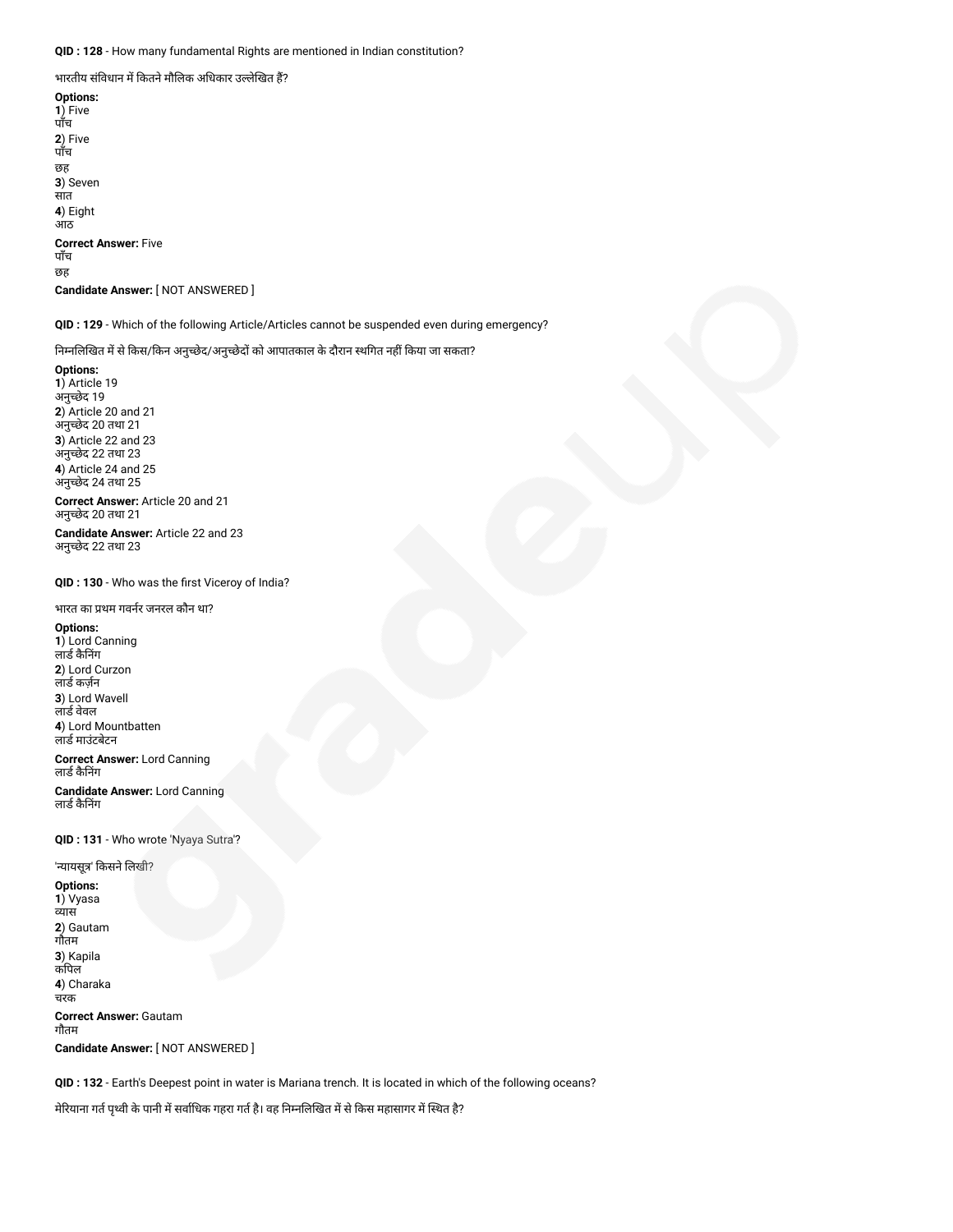**Options: 1**) Atlantic Ocean अध महासागर **2**) Arctic Ocean

आकटक महासागर **3**) Indian Ocean हद महासागर **4**) Pacific Ocean शात महासागर

**Correct Answer:** Pacific Ocean शात महासागर

**Candidate Answer:** Pacific Ocean शात महासागर

**QID : 133** - Masai is a tribe of which of the following country?

मसाई निम्न में से किस देश की जनजाति है?

**Options: 1**) Kenya केया **2**) Germany जमनी **3**) Australia ऑस्ट्रेलिया **4**) India भारत **Correct Answer:** Kenya केया **Candidate Answer:** [ NOT ANSWERED ]

**QID : 134** - With which of the following body organ is 'pace-maker' associated?

निम्नलिखित में से कौन से अंग से 'पेस मेकर' संबंधित है?

**Options: 1**) Liver लीवर **2**) Brain मस्तिष्क **3**) Heart दय **4**) Lungs फेफड़े

**Correct Answer:** Brain मस्तिष्क **Candidate Answer:** Heart

दय

**QID : 135** - Haemoglobin is an important component of \_\_\_\_\_\_\_.

हीमोग्लोबिन \_\_\_\_\_\_\_ का मुख्य घटक है।

### **Options:**

**1**) white blood cells श्वेत रक्त कोशिकाएँ **2**) red blood cells लाल रक्त कोशिकाएँ **3**) plasma लामा **4**) All options are correct सभी वकप सही ह

#### **Correct Answer:** red blood cells लाल रक्त कोशिकाएँ

**Candidate Answer:** plasma लामा

**QID : 136** - Anaemia is caused because of deficiency of which of the following?

निम्नलिखित में से किस की कमी के कारण एनीमिया होती है?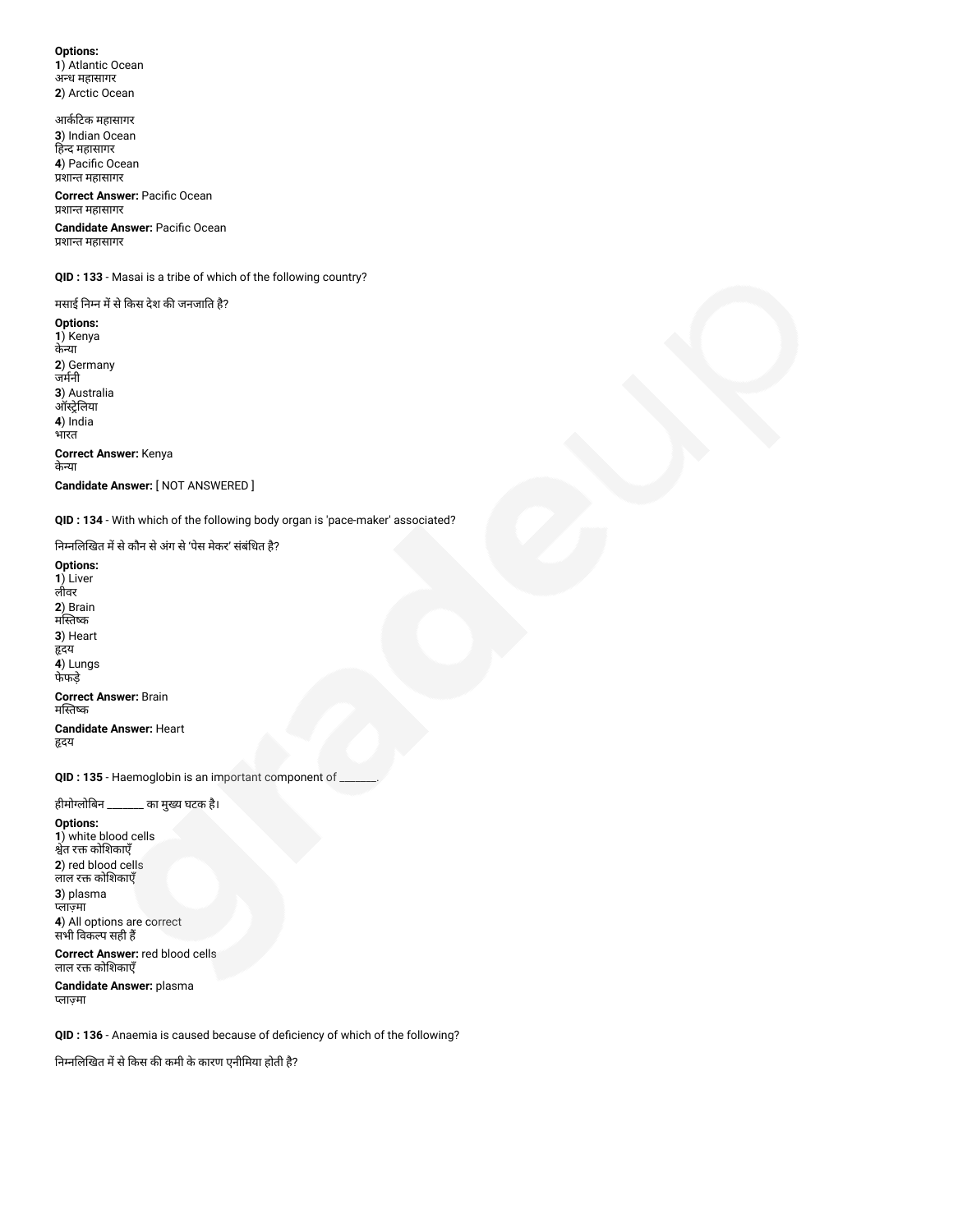**Options: 1**) Cobalt कोबाट **2**) Iron लोहा **3**) Sodium सोडयम **4**) Calcium कैसयम **Correct Answer:** Iron लोहा **Candidate Answer:** Sodium सोडयम

**QID : 137** - What is the minimum distance (in metres) required to hear an echo?

प्रतिध्वनि सुनने के लिए न्यूनतम दूरी (मीटर में) कितनी होनी चाहिए?

**Options: 1**) 10 **2**) 13 **3**) 17 **4**) 21

**Correct Answer:** 17 **Candidate Answer:** 21

**QID : 138** - Why does a black board appears black in colour?

एक श्यामपट्ट रंग में काला क्यों दिखाई देता है?

#### **Options:**

1) It reflects black colour वह काला रंग प्रतिबिंबित करता है **2**) It absorbs black colour वह काला रंग अवशोषत करता है **3**) It reflects all colours वह सारे रंग प्रतिबिंबित करता है **4**) It absorbs all the colours वह सारेरंग अवशोषत करता है

**Correct Answer:** It absorbs all the colours वह सारेरंग अवशोषत करता है

**Candidate Answer:** It reflects black colour वह काला रंग प्रतिबिंबित करता है

**QID : 139** - Which one among the following is a main system board of a computer?

निम्नलिखित में से कौन सा एक संगणक या कम्प्यूटर का मुख्य निकाय है?

**Options: 1**) CPU सी.पी.यू **2**) Keyboard कीबोर्ड **3**) Microchip --, ........<br>माइक्रोचिप **4**) Mother board मदरबोड **Correct Answer:** Mother board मदरबोड

**Candidate Answer:** [ NOT ANSWERED ]

**QID : 140** - Which among the following metal is used for galvanization?

बिजली से धातु चढ़ाने की क्रिया या गैल्वनीकरण में निम्नलिखित में से किस धातु का उपयोग किया जाता है?

**Options: 1**) Zinc जस्ता **2**) Copper ताँबा **3**) Iron लोहा **4**) Silver चाँदी **Correct Answer:** Zinc जस्ता **Candidate Answer:** Zinc जस्ता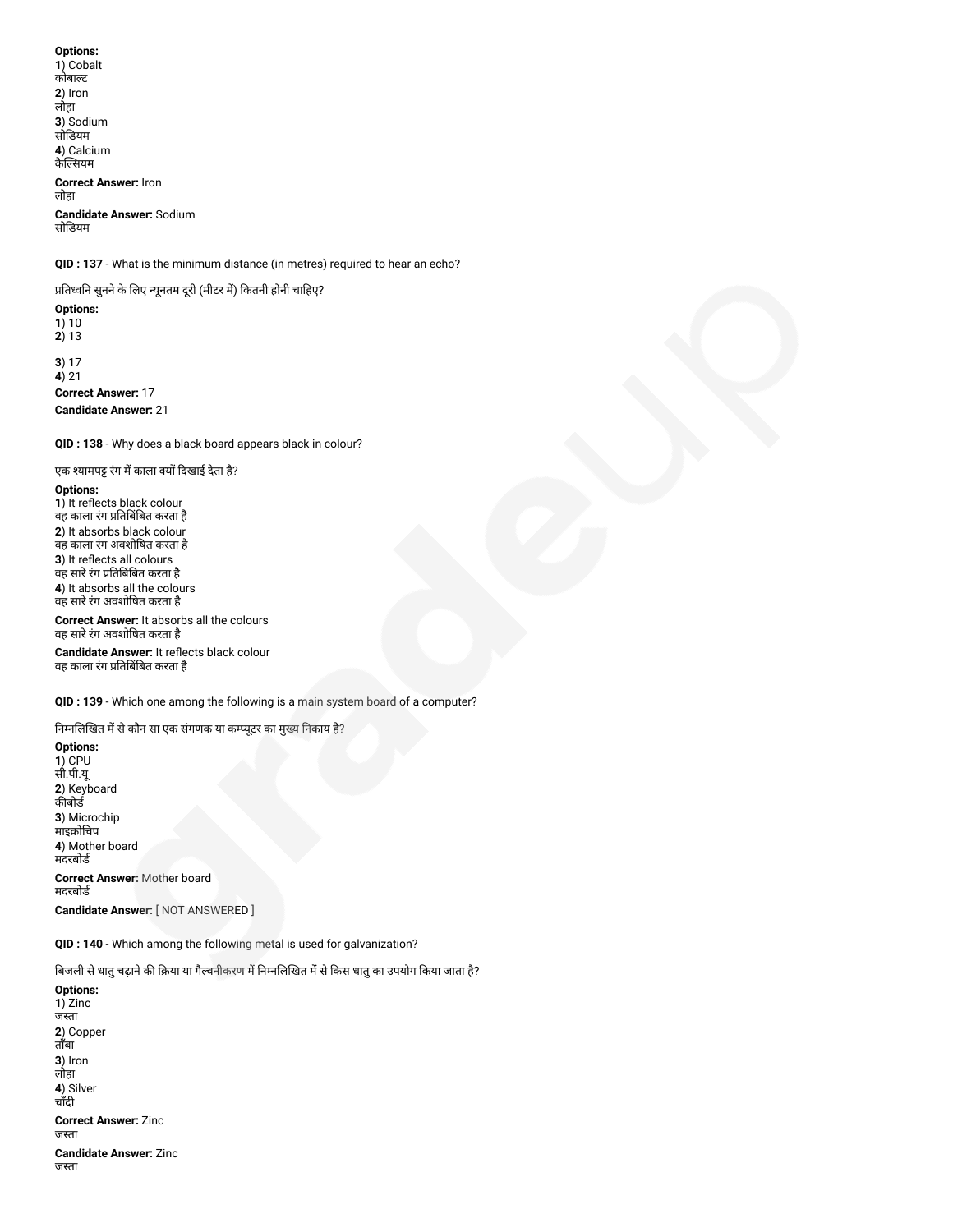## **QID : 141** - What is dry ice?

सूखी बर्फ या ड्राइ आइस क्या है?

#### **Options:**

**1**) Solid Carbon dioxide ठोस काबन डाइऑसाइड **2**) Solid Nitrogen dioxide ठोस नाइट्रोजन डाइऑक्साइड **3**) Solid Sulphur dioxide ठोस सफर डाइऑसाइड **4**) Solid Water ठोस जल

**Correct Answer:** Solid Carbon dioxide ठोस काबन डाइऑसाइड

**Candidate Answer:** Solid Carbon dioxide ठोस काबन डाइऑसाइड

**QID : 142** - Which of the following represents the most complex trophic level?

निम्नलिखित में से कौन जटिल पौष्टिकता स्तर को दर्शाता है?

**Options: 1**) Community समुदाय **2**) Population जनसंया **3**) Ecosystem पारिस्थितिक तंत्र **4**) Species जातयाँ **Correct Answer:** Ecosystem पारिस्थितिक तंत्र

**Candidate Answer:** Ecosystem पारिस्थितिक तंत्र

**QID : 143** - Chief Minister of Andhra Pradesh launched a medical scheme for APL families. What is the name of that scheme?

आंध्र प्रदेश के मुख्यमंत्री ने ए. पी. एल. परिवारों के लिए एक स्वास्थ्य योजना का शुभारंभ किया है। उस योजना का क्या नाम है?

#### **Options:**

**1**) Haritha Kalyanam हरिथा कल्याणम् **2**) Arogya Raksha आरोग्य रक्षा **3**) Kalyanamsurvay कयाणमसुरवे **4**) Swasthya Raksha स्वास्थ्य रक्षा

**Correct Answer:** Arogya Raksha आरोग्य रक्षा

**Candidate Answer:** Arogya Raksha आरोग्य रक्षा

**QID : 144** - Who discovered X-rays?

#### X किरण की खोज किसने की थी?

**Options: 1**) W. C. Roentgen डब्ल्यू. सी. रॉटजन **2**) Albert Einstein अल्बर्ट आइंस्टीन **3**) Samuel Cohen सैमुएल कोहेन

**4**) Edward Taylor एडवर्ड टेलर

**Correct Answer:** W. C. Roentgen डयू. सी. रॉटजन

**Candidate Answer:** W. C. Roentgen डयू. सी. रॉटजन

**QID : 145** - How many players are there in a water polo team?

जल चौगन (पोलो) की एक टीम में कितने खिलाड़ी होते हैं?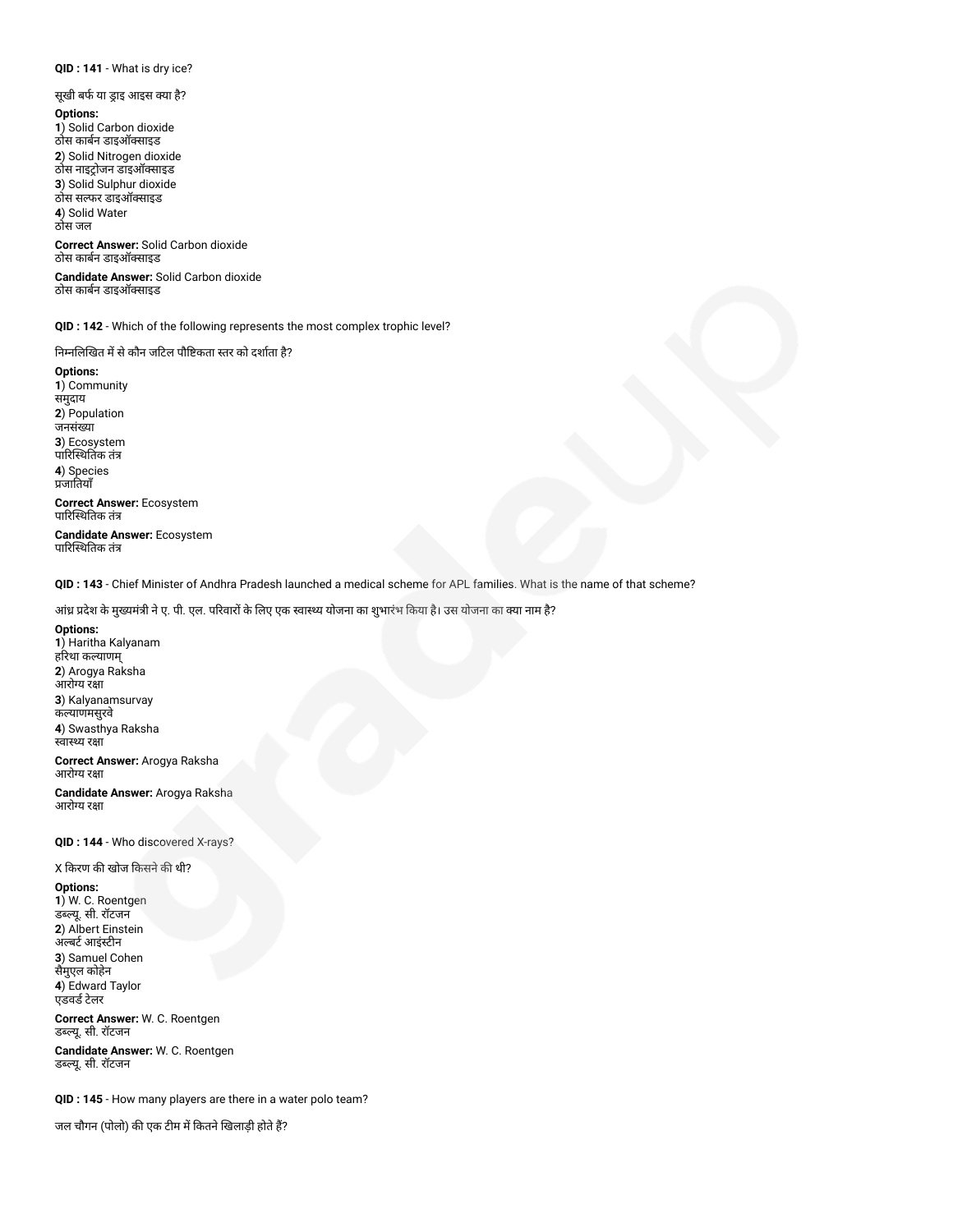**Options: 1**) 6

**2**) 5

**3**) 7 **4**) 8 **Correct Answer:** 7 **Candidate Answer:** [ NOT ANSWERED ]

**QID : 146** - 'Lavani' is a dance form of which state in India?

'लावणी" लोक नृत्य भारत के किस राज्य से संबंधित है?

**Options: 1**) Maharashtra महारा **2**) Gujarat गुजरात **3**) Madhya Pradesh मध्य प्रदेश **4**) Andhra Pradesh आंध्र प्रदेश **Correct Answer:** Maharashtra महारा **Candidate Answer:** Maharashtra महारा

**QID : 147** - Who is being awarded with Asian Award 2016 as the Chivas Social entrepreneur of the year?

किसे वर्ष के चिवास सामाजिक व्यवसायी के लिए एशियाई पुरस्कार 2016 से सम्मानित किया गया है?

**Options: 1**) Vikram Patel विक्रम पटेल **2**) Shri Prakash Lohia श्री प्रकाश लोहिया **3**) Rami Ranger रामि रैंजर **4**) Anil Agarwal अनल अवाल **Correct Answer:** Vikram Patel विक्रम पटेल

**Candidate Answer:** [ NOT ANSWERED ]

**QID : 148** - The book "Azad Bachpan ki Aur" is written by which author?

'आज़ाद बचपन की ओर' नामक पुस्तक किस लेखक द्वारा लिखी गई है?

**Options: 1**) Kailash Satyarthi कैलाश सयाथ **2**) Radhakant Bharti राधाकांत भारती **3**) Dipak Misra दीपक मिश्रा **4**) Subhash Chandra सुभाष च

**Correct Answer:** Kailash Satyarthi कैलाश सत्याथी

**Candidate Answer:** Kailash Satyarthi कैलाश सत्यार्थी

**QID : 149** - India by the Nile', was a cultural festival celebrated by India and \_\_\_\_\_.

'इंडिया बाय द नाइल' नामक सांस्कृतिक उत्सव भारत तथा \_\_\_\_\_ द्वारा मनाया गया था।

**Options: 1**) Sudan सूडान **2**) Kampala कमपाला **3**) Egypt मिस्त्र **4**) Kenya केया **Correct Answer:** Egypt मिस्त्र **Candidate Answer:** Egypt मिस्त्र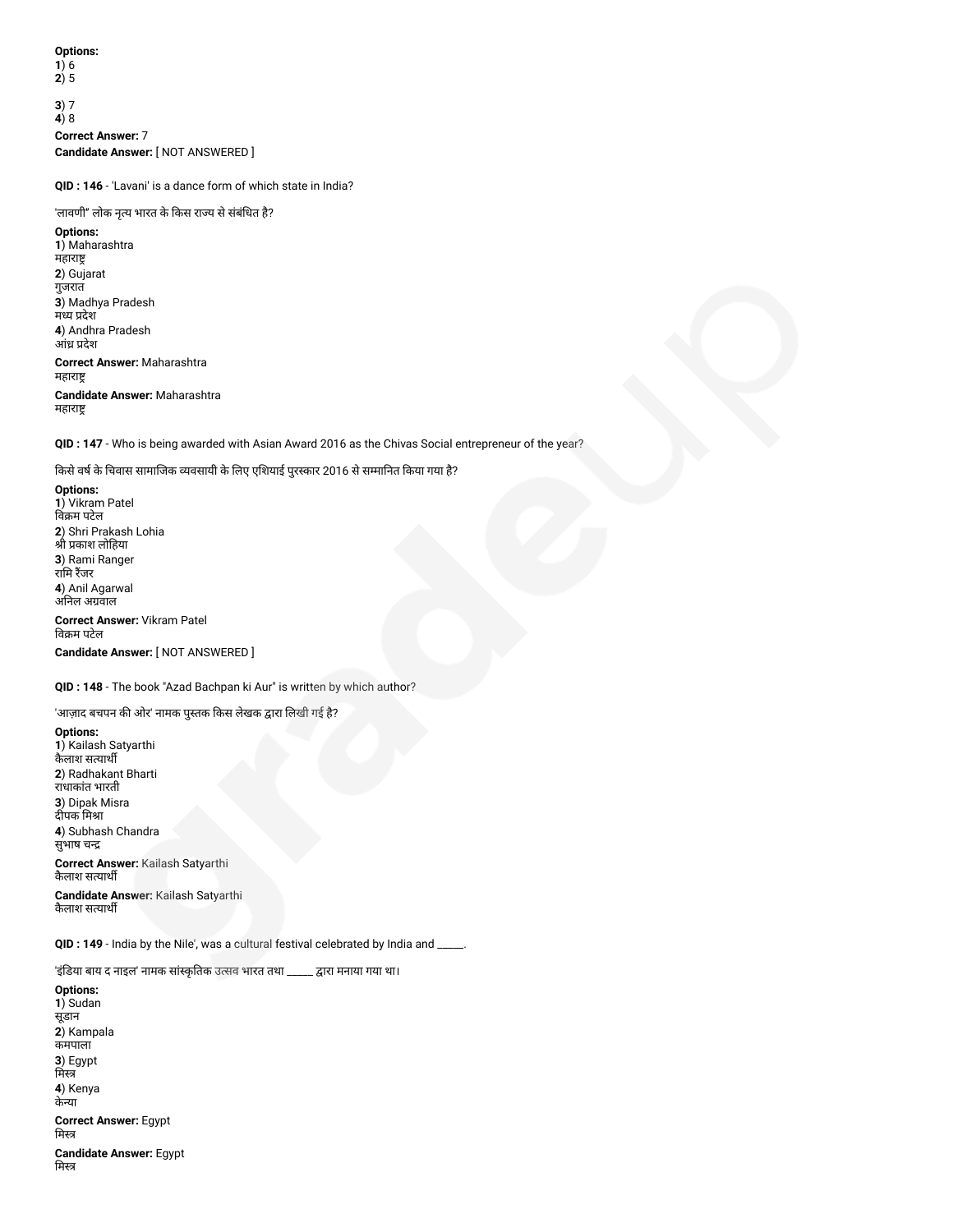**QID : 150** - Sheikh Hasina Wazed is the Prime Minister of which neighbouring country of India?

शेख हसीना, भारत के किस पडोसी देश की प्रधानमंत्री है?

**Options: 1**) Pakistan पाकतान **2**) Bangladesh बांलादेश **3**) Afghanistan अफ़ग़ानिस्तान **4**) Nepal नेपाल

**Correct Answer:** Bangladesh बांलादेश

**Candidate Answer:** Bangladesh बांलादेश

**QID : 151** - What is the value of [12/(√5 + √3)] + [18/(√5 – √3)]?

[12/(√5 + √3)] + [18/(√5 – √3)] का मान या है?

**Options: 1**)  $15(\sqrt{5} - \sqrt{3})$ 

**2**) 3(5√5 + √3)

**3**) 15(√5 + √3)

**4**) 3(3√5 + √3) **Correct Answer:** 3(5√5 + √3) **Candidate Answer:** 3(5√5 + √3)

**QID : 152** - S, T and U can complete a work in 40, 48 and 60 days respectively. They received Rs 10800 to complete the work. They begin the work together but T left 2 days before the completion of the work and U left 5 days before the completion of the work. S has completed the remaining work alone. What is the share of S (in Rs) from total money?

S, T तथा U एक कार्य को क्रमशः 40, 48 तथा 60 दिन में पूरा करते हैं। कार्य को पूरा करने के 10800 रु मिलते है। उन्होने कार्य को एक साथ प्रारंभ किया, परंतु T कार्य पूरा होने से 2 दिन पहले तथा U कार्य पूरा होने से 5 दिन पहले कार्य को छोड़कर चला जाता है। S शेष कार्य को अकेला पूर्ण करता है। निर्धारित राशि में से S का भाग (रु में) कितना है?

**Options:**

**1**) 4000 **2**) 4320

**3**) 4500

**4**) 4860

**Correct Answer:** 4860 **Candidate Answer:** [ NOT ANSWERED ]

**QID : 153** - A farmer's land is in the shape of a trapezium which has its parallel sides measuring 2.56 yards and 3.44 yards and the distance between the parallel sides in 1.44 yards. The cost of ploughing the land is Rs 1800 per square yard. What amount will (in Rs) have to be spent in order to plough the entire land?

एक किसान के पास समलम्ब आकार की जमीन है जिसकी समानांतर भुजाओं की लम्बाई 2.56 गज तथा 3.44 गज है हैशी 344 गज है। जमीन को जोतने का खर्चा 1800 रु प्रति वर्ग गज है। पूरी जमीन को जोतने के लिए कितनी राशि (रु में) खर्च होगी?

**Options: 1**) 3672 **2**) 6732 **3**) 7776 **4**) 8214 **Correct Answer:** 7776

**Candidate Answer:** [ NOT ANSWERED ]

**QID : 154** - If after giving a discount of 18%, a book is sold for Rs 1599, then what will be the marked price (in Rs) of the book?

यदि एक किताब को 18% की छूट देने के पश्चात 1599 रु में बेचा जाता है, तो किताब का अंकित मूल्य (रु में) क्या होगा?

**Options: 1**) 1800 **2**) 1880 **3**) 1950 **4**) 2000 **Correct Answer:** 1950 **Candidate Answer:** [ NOT ANSWERED ]

**QID : 155** - A man has 3 sons, 2 daughters and a wife. They divided a sum of Rs 19000 among themselves such that each daughter got 1.5 times the amount received by each son and his wife received 600 less than each son. What is the total amount (in Rs) received by the 3 sons together?

एक व्यक्ति के तीन बेटे, दो बेटियाँ तथा एक पत्नी है। उन्होंने 19000 रु की एक राशि को आपस में इस प्रकार बाँट को प्रत्क बेटी को अत्येक पत्था उसकी पत्नी को प्रत्येक बेटे से 600 रु कम मिले। तीनों बेटों को मिलने वाली कल राशि (रु में) क्या है?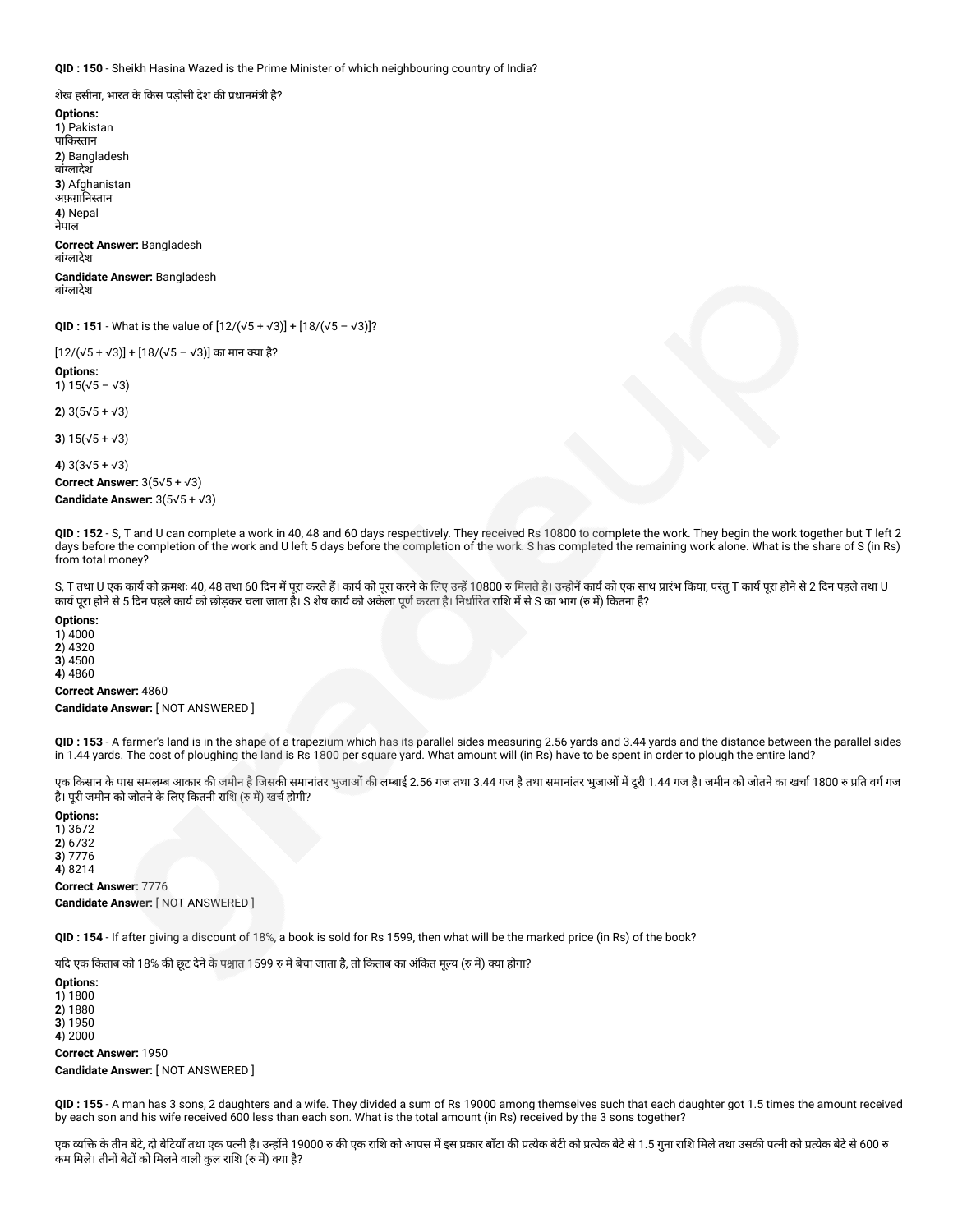**QID : 156** - The average of 3 consecutive even numbers is A. If next 5 even numbers are added, then what is the average of these 8 numbers?

3 क्रमागत सम संख्याओं का औसत A है। यदि अगली 5 सम संख्याओं को शामिल किया जाता है, तो इन 8 संख्याओं का औसत क्या है?

**Options: 1**) A + 3 **2**)  $A + 4$ **3**) A + 5 **4**) A + 7 **Correct Answer:** A + 5

**Candidate Answer:** A + 4

**QID : 157** - While selling an article for Rs 18450, a person suffered a loss of 50%. At what price he should have sold the article (in Rs) to earn a profit of 50%?

एक वस्तु को 18450 रु. का बेचने पर एक व्यक्ति को 50% की हानि होती है। 50% का लाभ प्राप्त करने के लिए उसे वस्तु को किस कीमत (रु. में) पर बेचना चाहिए?

**Options: 1**) 13837

**2**) 52000 **3**) 55350 **4**) 56775

**Correct Answer:** 55350

**Candidate Answer:** [ NOT ANSWERED ]

**QID : 158** - The present population of a town is 26010. It increases annually at the rate of 2%. What was the population of town 2 years ago?

एक शहर की वर्तमान जनसंख्या 26010 है। उसमे प्रत्येक वर्ष 2% की दर से वृद्धि होती है। 2 वर्ष पहले शहर की जनसंख्या क्या थी?

**Options:**

**1**) 25000

**2**) 25100 **3**) 25200

**4**) 25500

**Correct Answer:** 25000

**Candidate Answer:** 25200

**QID : 159** - A train of length 100 m crosses another train of length 150 m, running on a parallel track in the opposite direction in 9 seconds. If the speed of train having length 150 m is 40 km/hr, then what is the speed (in km/hr) of the other train?

एक 100 मीटर लम्बी रेलगाडी दूसरी 150 मीटर लम्बी रेलगाडी जो उसकी समानांतर पटरी पर विपरित दिशा में चल रही है। यद 150 मीटर लम्बी रेलगाडी की गति 40 कि.मी./घंटा है, तो दूसरी रेलगाड़ी की गति (कि.मी./घंटा में) क्या है?

**Options:**

**1**) 30

**2**) 48

**3**) 50

**4**) 60

**Correct Answer:** 60 **Candidate Answer:** 30

**QID : 160** - What is the compound interest (in Rs) for 1 year on a sum of Rs 20000 at the rate of 40% per annum compounding half yearly?

20000 रु. पर 40% की वार्षिक दर से अर्धवार्षिक संयोजन पर एक वर्ष में चक्रवृद्धि ब्याज (रु. में) क्या है?

**Options: 1**) 8000 **2**) 8650 **3**) 8750 **4**) 8800 **Correct Answer:** 8800

**Candidate Answer:** 8800

**QID**: **161** - What is the difference of the cube and square of the common root of  $(x^2 - 8x + 15) = 0$  and  $(y^2 + 2y - 35) = 0$ ?

(x $^2$  − 8x + 15) = 0 तथा (y $^2$  + 2y − 35) = 0 के सामान्य शून्यक के घन तथा वर्ग के बीच का अंतर क्या होगा?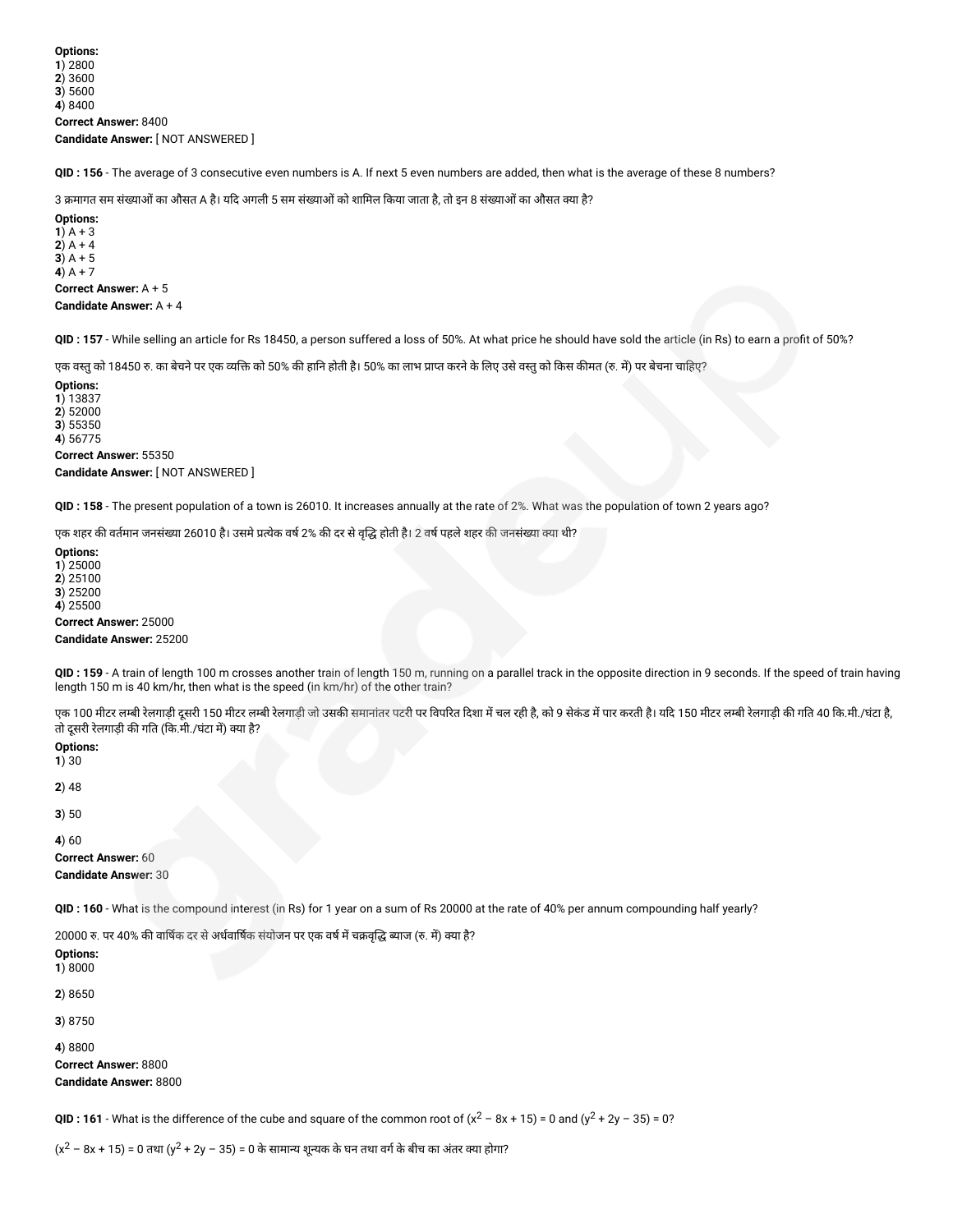### **Options:**

**1**) 76

**2**) 100

**3**) 294

**4**) 318

**Correct Answer:** 100 **Candidate Answer:** 100

#### **QID : 162** -

**Options: 1**) 11/13 **2**) 13/11 **3**) 16/9 **4**) 9/16 **Correct Answer:** 13/11 **Candidate Answer:** [ NOT ANSWERED ]

```
QID : 163 - What is the difference of the factors of the expression x^2 + (1/x^2) - 6?
```

```
व्यंजक x^2 + (1/x^2) − 6 के गुणनखंडों का अंतर क्या है?
Options:
1) 0
2) 1
3) 2
4) 4
Correct Answer: 4
Candidate Answer: [ NOT ANSWERED ]
```

```
QID : 164 - If x + (1/x) = \sqrt{13}, then what is the value of x^5 - (1/x^5)?
```

```
यदि x + (1/x) = √13 हो, तो x<sup>5</sup> − (1/x<sup>5</sup>) का मान क्या है?
```
**Options: 1**) 169 **2**) 169√3 **3**) 393 **4**) 507 **Correct Answer:** 393 **Candidate Answer:** 507

**QID**: 165 - If D and E are points on the sides AB and AC respectively of a triangle ABC such that DE||BC. If AD = x cm, DB = (x - 3) cm, AE = (x + 3) cm and EC = (x - 2) cm, then what is the value (in cm) of x?

एक त्रिभुज ABC की भुजाओं AB तथा AC पर क्रमशः बिंद D तथा E इस प्रकार स्थित है कि DE||BC है। यदि AD = x से.मी., DB = (x – 3) से.मी., AE = (x + 3) से.मी., तथा EC = (x – 2) से.मी. है, तो x का मान (से.मी. म) या है?

#### **Options: 1**) 3 **2**) 3.5 **3**) 4 **4**) 4.5 **Correct Answer:** 4.5 **Candidate Answer:** 4.5

**QID** : **166** - If medians of a triangle have lengths 18 cm, 24 cm and 30 cm, then what is the area (in cm<sup>2</sup>) of the triangle?

यदि एक त्रिभुज की मध्यिकाओं की लम्बाई 18 से.मी., 24 से.मी. तथा 30 से.मी. है, तो त्रिभुज का क्षेत्रफल (से.मी.<sup>2</sup> में) क्या है?

**Options: 1**) 24√6 **2**) 244 **3**) 288 **4**) 360 **Correct Answer:** 288

**Candidate Answer:** [ NOT ANSWERED ]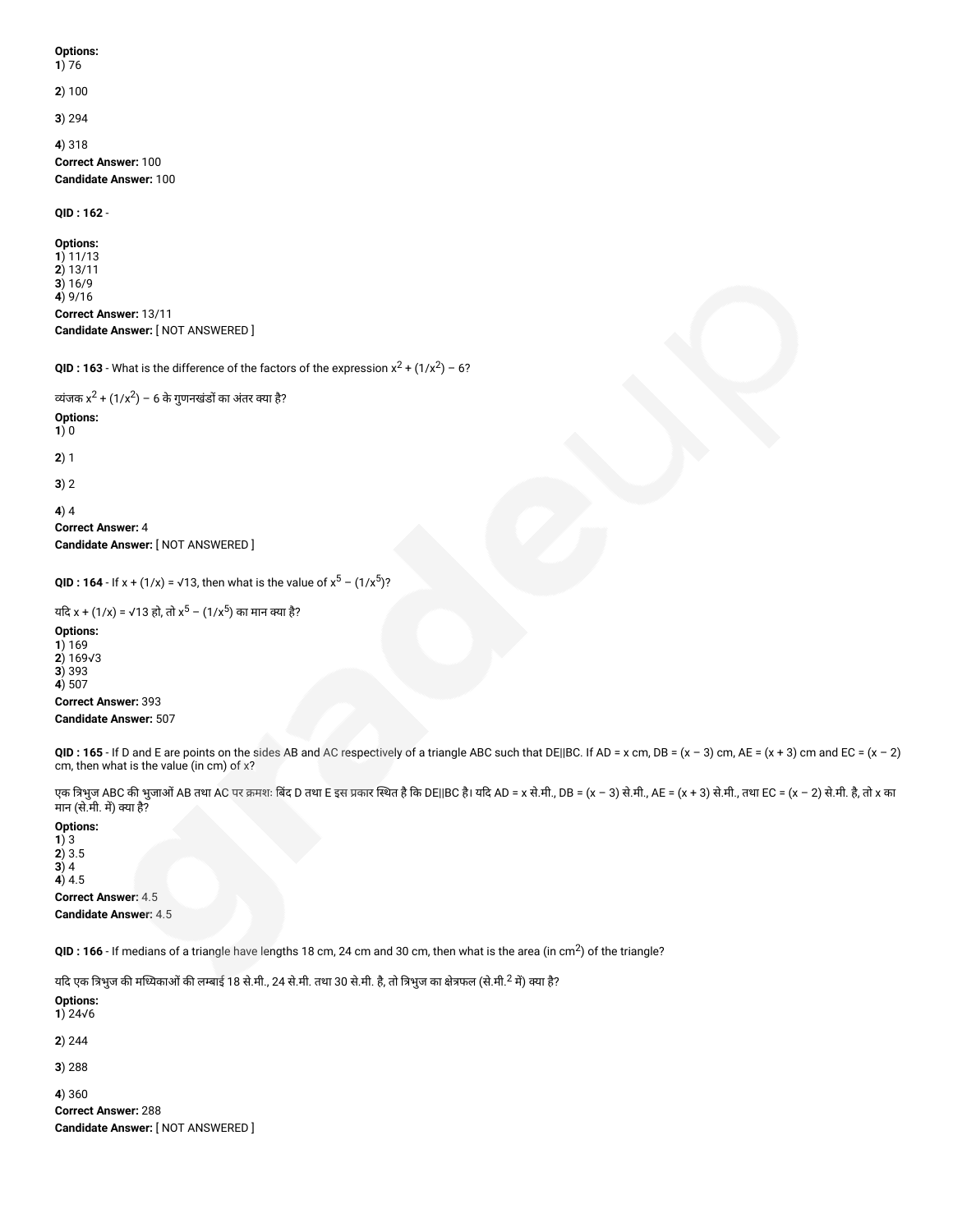**QID : 167** - Two smaller circles touch a large circle internally and pass through the center O of the larger circle. If the diameter of the bigger circle is 28 cm, then what is the area of the bigger circle which is not enclosed by the two smaller circles (in cm $^2$ )?

दो लघु वृत्त एक दीर्घ वृत को आंतरिक स्पर्श करते हैं तथा दीर्घ वृत के केंद्र O से पत्र दोचि तक्ता का व्या सलंगत का बाल करता सलंगत करता है, जो दोनों लघुवृत्तों द्वारा सलंगित नहीं है?

| Options |
|---------|
|         |

**1**) 154

**2**) 256

**3**) 308

**4**) 616 **Correct Answer:** 308 **Candidate Answer:** [ NOT ANSWERED ]

**QID : 168** -

In the given figure, O is the in-center of triangle ABC. If AO/OE = 5/4 and CO/OD = 3/2, then what is the value of BO/OF?

दी गई आकृति में, त्रिभुज ABC का अंतःकेंद्र O है। यदि

AO/OE = 5/4 तथा CO/OD = 3/2 है, तो BO/OF का

मान क्या है?



**Options: 1**) 19/14

**2**) 38/17

**3**) 38/7

**4**) 19/7

**Correct Answer:** 38/7 **Candidate Answer:** [ NOT ANSWERED ]

**QID : 169** - What is the simplified value of tan (θ/2) + cot (θ/2)?

 $tan (\theta/2) + cot (\theta/2)$  का सरलीकृत मान क्या है?

**Options: 1**) 2 cosec θ

**2**) 2 sec θ

**3**) sin θ

**4**) cosec θ **Correct Answer:** 2 cosec θ **Candidate Answer:** [ NOT ANSWERED ]

**QID : 170** - What is the simplified value of  $[(\sec^3 x - \tan^3 x)/(\sec x - \tan x)] - 2 \tan^2 x - \sec x \tan x$ ?

[(sec<sup>3</sup>x – tan<sup>3</sup>x)/(sec x – tan x)] – 2 tan<sup>2</sup>x – sec x tan x का सरलीकृत मान क्या है?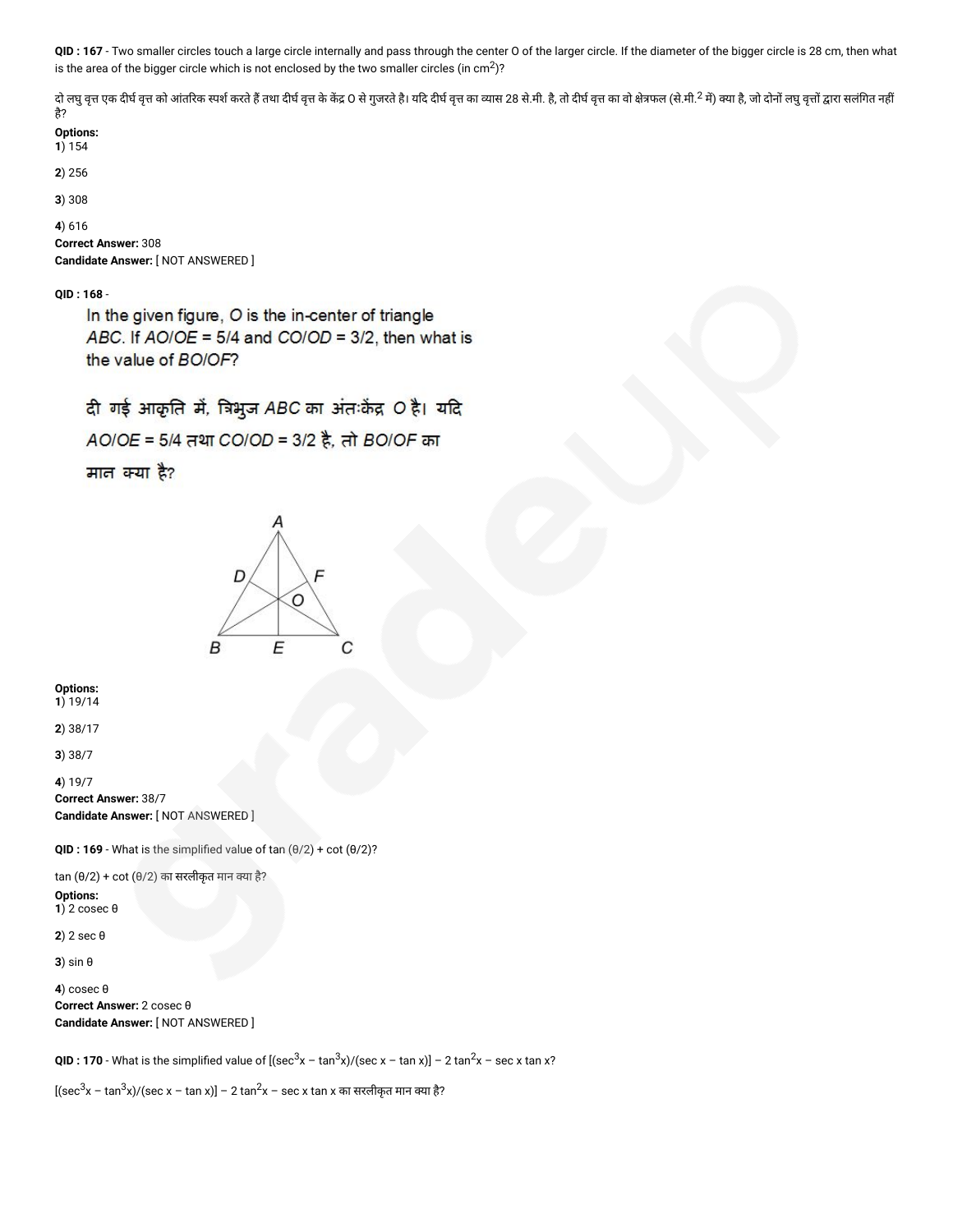**Options: 1**) 0 **2**) 2 **3**) – 1 **4**) 1 **Correct Answer:** 1 **Candidate Answer:** 1

**QID : 171** - If sin<sup>8</sup> θ + cos<sup>8</sup> θ − 1 = 0, then what is the value of cos<sup>2</sup> θ sin<sup>2</sup> θ (If θ ≠ 0 or π/2)?

यदि sin $^8$  θ + cos $^8$  θ − 1 = 0 है, तो cos $^2$  θ sin $^2$  θ का मान क्या है(यदि θ ≠ 0 या $\:$  π/2)?

**Options: 1**) – 1 **2**) 0 **3**) 1 **4**) 2 **Correct Answer:** 2

**Candidate Answer:** [ NOT ANSWERED ]

**QID : 172** -

In which subject the total marks of all the students is highest?

किस विषय में सभी छात्रों के कुल अंक अधिकतम है?

**Options: 1**) English अंग्रेजी **2**) Mathematics गणत **3**) Science विज्ञान **4**) Hindi हिंदी **Correct Answer:** Mathematics गणत **Candidate Answer:** Mathematics गणत

**QID : 173** -

Which student scored the maximum marks in all the 4 subjects taken together?

किस छात्र ने सभी 4 विषयों को मिलाकर सर्वाधिक अंक प्राप्त किए है?

**Options: 1**) Student 1 छात्र 1 **2**) Student 2 छात्र 2 **3**) Student 3 छात्र 3 **4**) Student 5 छात्र 5 **Correct Answer:** Student 3 छात्र 3 **Candidate Answer:** Student 3 छात्र 3

**QID : 174** -

A new subject is added in which all the students have scored 100 marks. If total marks are calculated as sum of the marks of highest 4 subjects, then who will be second in terms of total marks?

एक नये विषय को शामिल किया गया है, जिसमें सभी छात्रों ने 100 अंक प्राप्त किए। यदि उनके कुल अंको गणना के लिए 4 उच्चतम अंकों वाले विषयों का योग किया गया है, तो कुल अंकों के आधार पर दूसरे थान पर कौन होगा?

**Options: 1**) Student 3 छात्र 3 **2**) Student 2 छात्र 2 **3**) Student 5 छात्र 5 **4**) Student 4 छात्र 4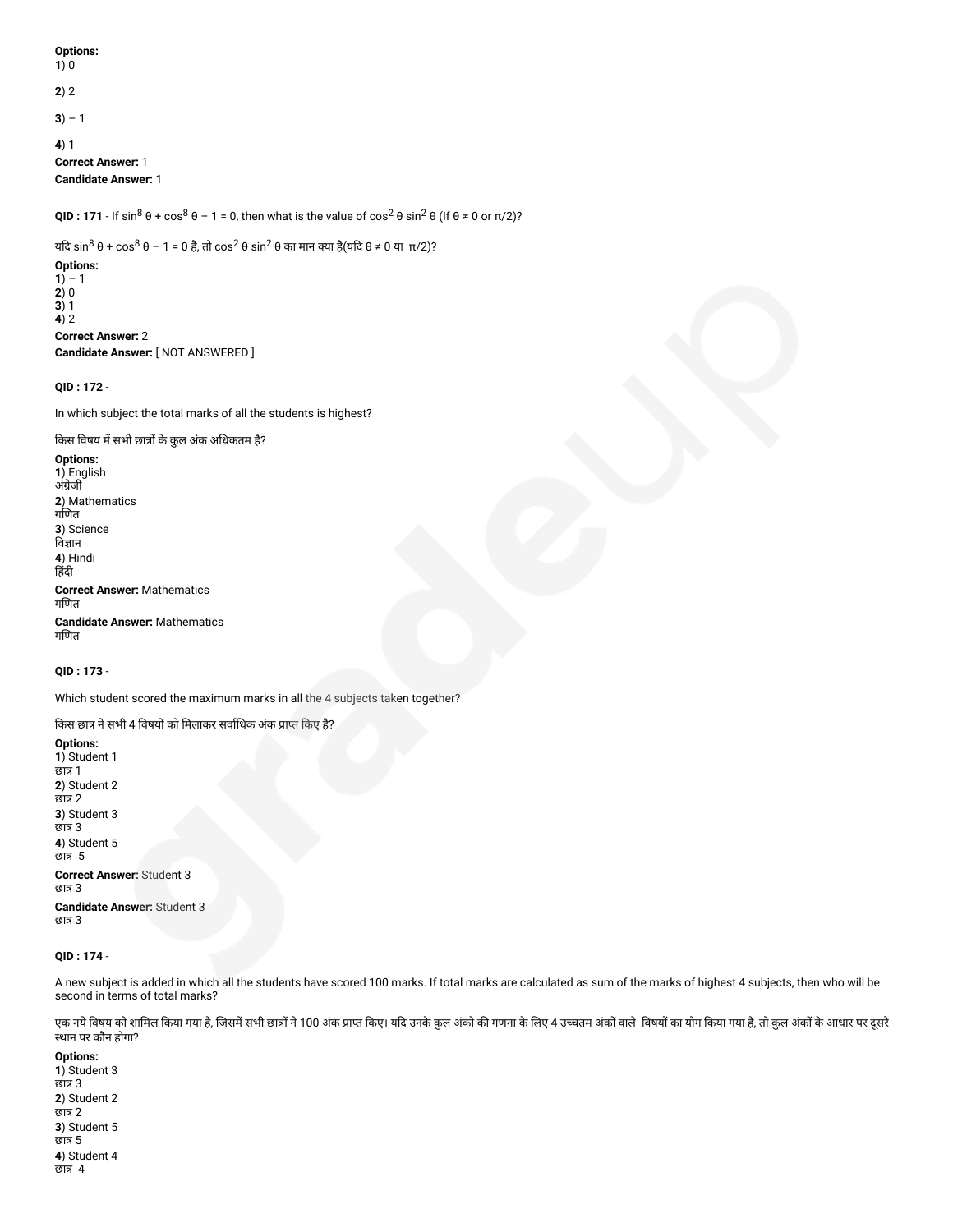**Correct Answer:** Student 2 छात्र 2 **Candidate Answer:** Student 5 छात्र 5

**QID : 175** -

The average marks per student in English is what percent of the average marks per student in Hindi?

#### अंग्रेजी में प्रति छात्र औसत अंक, हिंदी में प्रति छात्र औसत अंकों का कितना प्रतिशत है?

**Options: 1**) 91.48

**2**) 97.12

**3**) 92.71

**4**) 98.18 **Correct Answer:** 92.71 **Candidate Answer:** [ NOT ANSWERED ]

**QID : 176** - In the following question, some part of the sentence may have errors. Find out which part of the sentence has an error and select the appropriate option. If a sentence is free from error, select 'No error'.

My sister-in-laws **(1)**/ who lives in Kolkata **(2)**/ have come to stay with us. **(3)**/ No Error **(4)**

**Options: 1**) 1

**2**) 2 **3**) 3

**4**) 4

## **Correct Answer:** 1

#### **Candidate Answer:** 1

**QID : 177** - In the following question, some part of the sentence may have errors. Find out which part of the sentence has an error and select the appropriate option. If a sentence is free from error, select 'No error'.

These kind of clothes **(1)**/ are rather expensive **(2)**/ for me to buy. **(3)**/ No Error **(4)**

#### **Options:**

**1**) 1

**2**) 2

**3**) 3 **4**) 4

#### **Correct Answer:** 1 **Candidate Answer:** 4

**QID : 178** - In the following question, the sentence given with blank to be filled in with an appropriate word. Select the correct alternative out of the four and indicate it by selecting the appropriate option.

## **The employee did not \_\_\_\_\_ to the argument of the manager.**

**Options: 1**) precede **2**) exceed

**3**) concede

**4**) recede

## **Correct Answer:** concede

**Candidate Answer:** concede

**QID : 179** - In the following question, the sentence given with blank to be filled in with an appropriate word. Select the correct alternative out of the four and indicate it by selecting the appropriate option.

## **He was sworn \_\_\_\_\_ as the Prime Minister of our country.**

**Options: 1**) in **2**) off **3**) about **4**) out **Correct Answer:** in **Candidate Answer:** in

**QID : 180** - In the following question, out of the four alternatives, select the word similar in meaning to the word given.

## **Cantankerous**

**Options: 1**) Humorous

- **2**) Quarrelsome
- **3**) Remorseful
- **4**) Dullness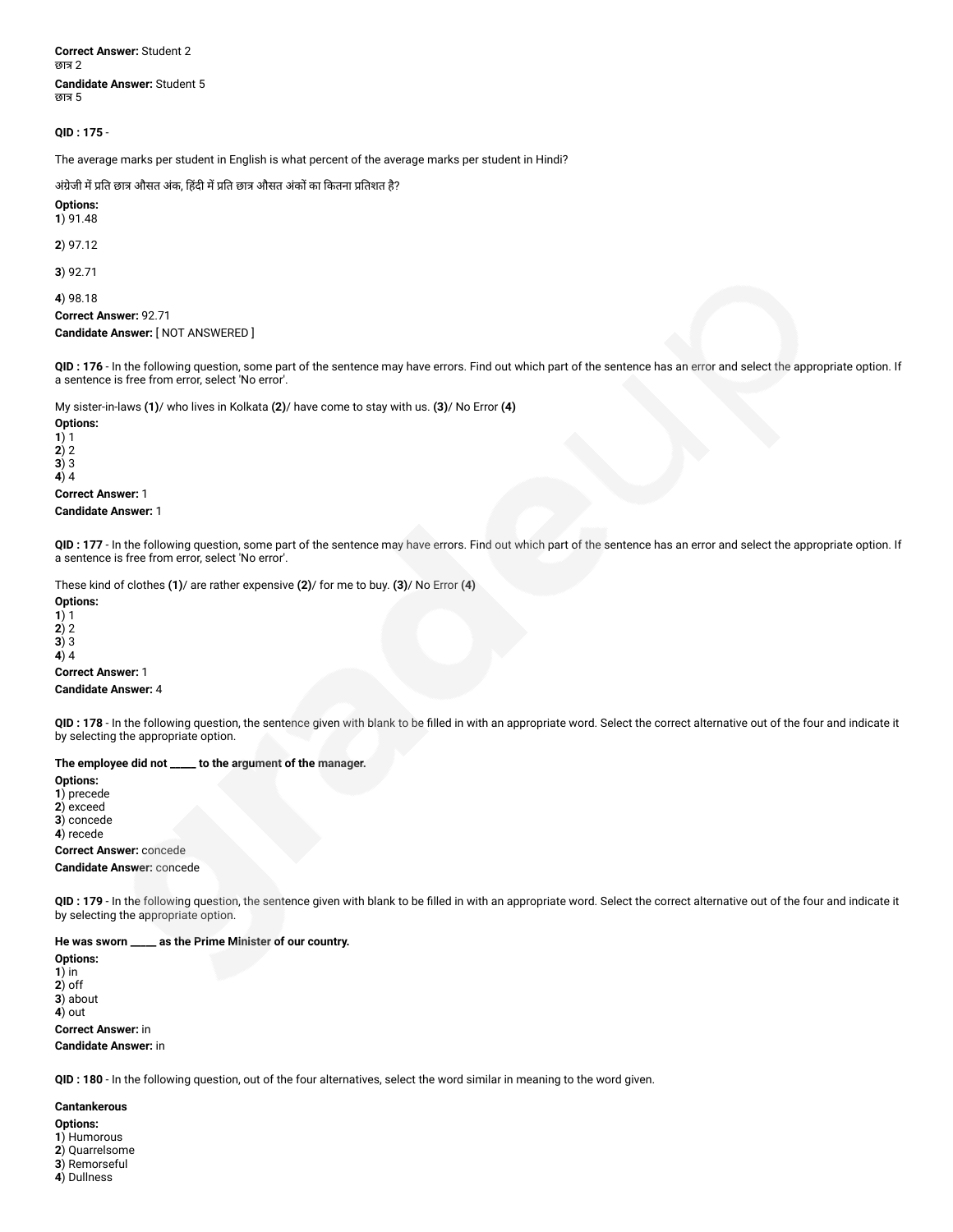**QID : 181** - In the following question, out of the four alternatives, select the word similar in meaning to the word given.

#### **Connoisseur**

**Options:** ) Decisive ) Uncivilised ) Discerning Judge

**4**) Narrow-minded

**Correct Answer:** Discerning Judge

**Candidate Answer:** Discerning Judge

**QID : 182** - In the following question, out of the four alternatives, select the word opposite in meaning to the word given.

#### **Nugatory**

**Options: 1**) Delusive **2**) Futile **3**) Unreal **4**) Productive **Correct Answer:** Productive **Candidate Answer:** [ NOT ANSWERED ]

**QID : 183** - In the following question, out of the four alternatives, select the word opposite in meaning to the word given.

#### **Naive**

**Options: 1**) Artful **2**) Candid **3**) Credulous **4**) Sincere **Correct Answer:** Artful

**Candidate Answer:** Artful

**QID : 184** - In the following question, out of the four alternatives, select the alternative which best expresses the meaning of the idiom/Phrase.

#### **Mealy-mouthed**

#### **Options:**

) Ill-tempered ) Soft-spoken ) Enthusiastic ) Depressed

**Correct Answer:** Soft-spoken **Candidate Answer:** Soft-spoken

**QID : 185** - In the following question, out of the four alternatives, select the alternative which best expresses the meaning of the idiom/Phrase.

#### **By fits and starts**

**Options: 1**) Occasionally **2**) Totally **3**) Finally **4**) Irregularly **Correct Answer:** Irregularly **Candidate Answer:** Irregularly

**QID : 186** - Improve the bracketed part of the sentence.

I had **(not only helped her by)** giving hints but also with providing him links.

**Options: 1**) helped not only to her by. **2**) helped her not only by **3**) not only helped her **4**) No improvement **Correct Answer:** helped her not only by **Candidate Answer:** [ NOT ANSWERED ]

**QID : 187** - Improve the bracketed part of the sentence.

We **(has finished)** our lunch half an hour ago.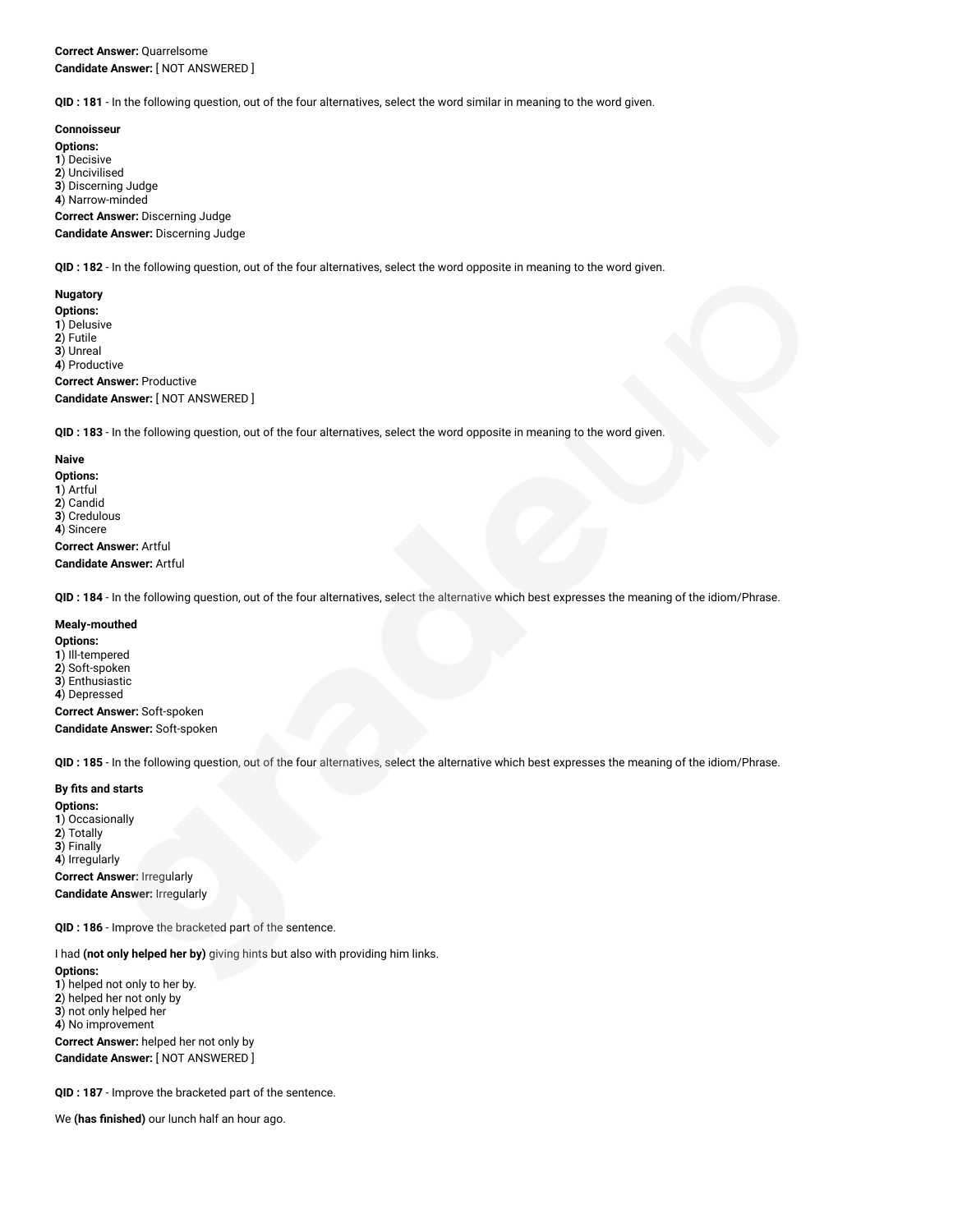**QID : 188** - In the following question, out of the four alternatives, select the alternative which is the best substitute of the phrase.

#### **The act of speaking irreverently about sacred things.**

**Options: 1**) Atheist **2**) Blasphemy **3**) Bellicose **4**) Defection **Correct Answer:** Blasphemy **Candidate Answer:** Blasphemy

**QID : 189** - In the following question, out of the four alternatives, select the alternative which is the best substitute of the phrase.

#### **A person who talks too much of himself.**

**Options: 1**) Egoist **2**) Elite **3**) Emetic **4**) Egotist **Correct Answer:** Egotist

**Candidate Answer:** [ NOT ANSWERED ]

**QID : 190** - In the following question, four words are given out of which one word is incorrectly spelt. Find the incorrectly spelt word.

**Options:**

**1**) Entrepreneur

**2**) Remuneration

**3**) Apprentice

**4**) Soveriegnity

**Correct Answer:** Soveriegnity **Candidate Answer:** Soveriegnity

**QID : 191** - In the following question, four words are given out of which one word is incorrectly spelt. Find the incorrectly spelt word.

**Options:**

**1**) Tranquillity

**2**) Perseverence

**3**) Resplendence **4**) Accommodation

**Correct Answer:** Perseverence

**Candidate Answer:** Tranquillity

**QID : 192** - The question below consists of a set of labelled sentences. Out of the four options given, select the most logical order of the sentences to form a coherent paragraph.

**P:** In other countries which are populated by 'haves', frustration is among them also because they do "haves".

**Q:** In some countries, frustration exists because these countries are populated by "have-nots".

**R:** Frustration is a global cancer.

**S:** It has spared no country.

**Options: 1**) RSQP

**2**) SQRP **3**) PSRQ

**4**) QRPS

**Correct Answer:** RSQP **Candidate Answer:** RSQP

**QID : 193** - The question below consists of a set of labelled sentences. Out of the four options given, select the most logical order of the sentences to form a coherent paragraph.

**P:** The real purpose underlying this maxim lies in its utility in the worldly sense.

**Q:** He has within him a spirit which is ever exhorting him to cut down his needs and learn to be happy with what he has.

**R:** Man is something much greater than an intelligent being using his intellect to make newer inventions from time to time.

**S:** It tells us to be up and doing, not to be passive in our attitude to life.

**Options:**

**1**) PRQS **2**) QPSR

**3**) RQPS

**4**) SRPQ

**Correct Answer:** RQPS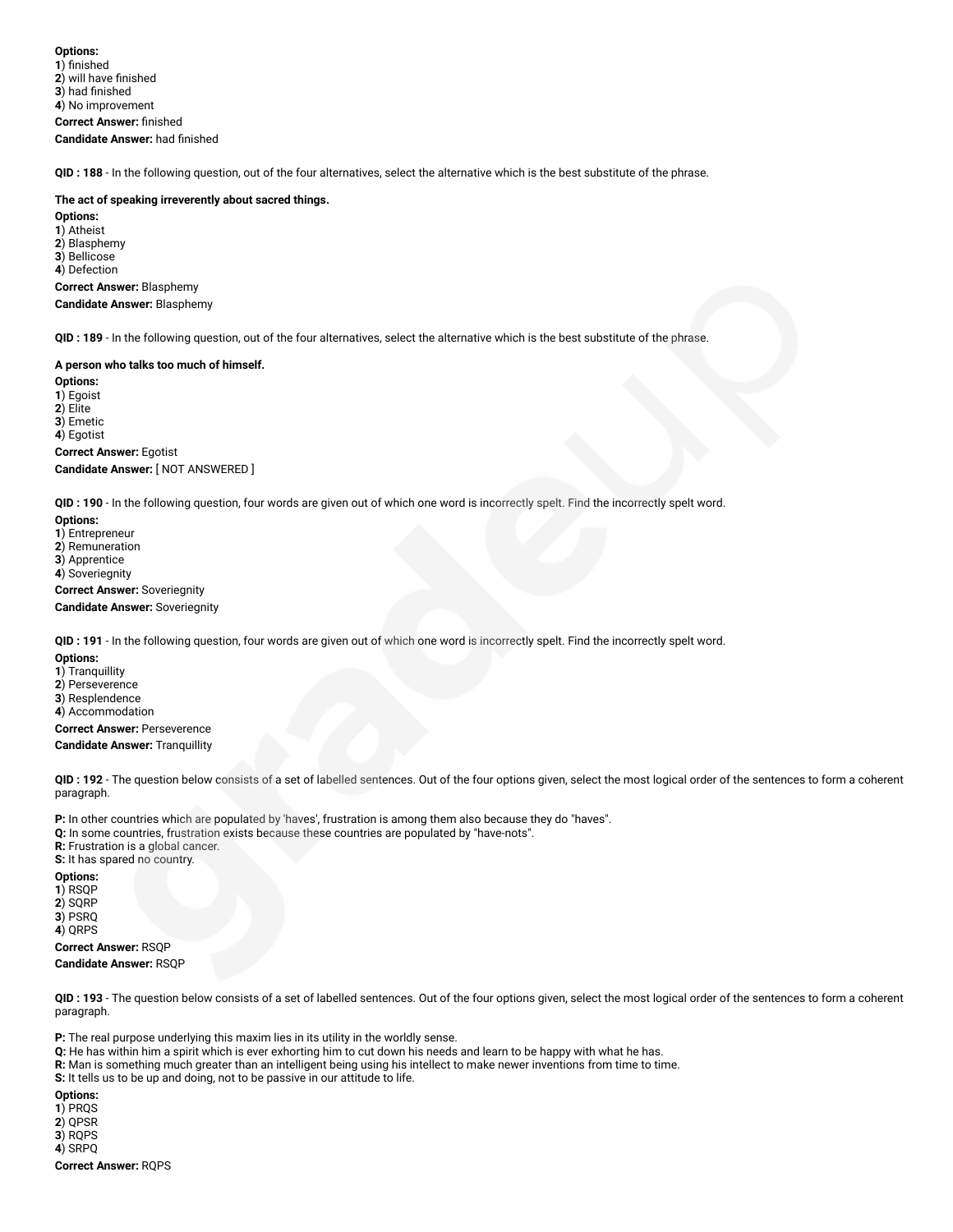QID : 194 - In the following question, a sentence has been given in Active/Passive voice. Out of four alternatives suggested, select the one which best expresses the same sentence in Passive/Active voice.

#### **Why do you waste money?**

#### **Options:**

**1**) Why is money been wasted by you?

**2**) Why has money been wasted by you?

**3**) Why is money wasted by you?

**4**) Why is money being wasted by you?

**Correct Answer:** Why is money wasted by you?

**Candidate Answer:** Why is money being wasted by you?

**QID : 195** - In the following question, a sentence has been given in Direct/Indirect speech. Out of the four alternatives suggested, select the one which best expresses the same sentence in Indirect/Direct speech.

## **The doctor said, "well, what can I do for you?"**

#### **Options:**

**1**) The doctor wanted to know what he could do for her.

**2**) The doctor said that he couldn't do anything for her.

**3**) The doctor asked what he couldn't do for her.

**4**) The doctor wondered what he could do for her.

**Correct Answer:** The doctor wanted to know what he could do for her.

**Candidate Answer:** The doctor wondered what he could do for her.

**QID : 196** - In the following passage some of the words have been left out. Read the passage carefully and select the correct answer for the given blank out of the four alternatives. The world has seen a \_\_\_\_\_ growth in several spheres.

Agricultural production, industrial production, communication, medicine, education etc, have seen \_\_\_\_\_ growth. We can safely assume that the future is not as \_ as once appeared to be. We are not by a vision of hungry hordes overwhelming world food resources. Although it is \_\_\_\_ that many people, especially in the developing countries, are hungry, illiterate and \_\_\_\_\_ to diseases.

#### **The world has seen a \_\_\_\_\_ growth in several spheres.**

**Options:**

**1**) tremendous

**2**) mere

**3**) hardly

**4**) slow

## **Correct Answer:** tremendous

**Candidate Answer:** tremendous

QID : 197 - In the following passage some of the words have been left out. Read the passage carefully and select the correct answer for the given blank out of the four alternatives. The world has seen a \_\_\_\_ growth in seve alternatives. The world has seen a \_

Agricultural production, industrial production, communication, medicine, education etc, have seen \_\_\_\_\_ growth. We can safely assume that the future is not as \_ as once appeared to be. We are not by a vision of hungry hordes overwhelming world food resources. Although it is \_\_\_\_\_ that many people, especially in the developing countries, are hungry, illiterate and \_\_\_\_\_ to diseases.

#### **Agricultural production, industrial production, communication, medicine, education etc, have seen \_\_\_\_\_ growth.**

**Options:**

**1**) equal

**2**) unprecedented

**3**) negligible

**4**) negetive

**Correct Answer:** unprecedented

**Candidate Answer:** unprecedented

**QID : 198** - In the following passage some of the words have been left out. Read the passage carefully and select the correct answer for the given blank out of the four alternatives. The world has seen a \_\_\_\_\_ growth in several spheres.

Agricultural production, industrial production, communication, medicine, education etc, have seen \_\_\_\_\_ growth. We can safely assume that the future is not as as once appeared to be. We are not by a vision of hungry hordes overwhelming world food resources. Although it is \_\_\_\_ that many people, especially in the developing countries, are hungry, illiterate and \_\_\_\_\_ to diseases.

#### **We can safely assume that the future is not as \_\_\_\_\_ as once appeared to be.**

**Options:**

- **1**) good
- **2**) strong
- **3**) bleak

**4**) high

**Correct Answer:** bleak

**Candidate Answer:** bleak